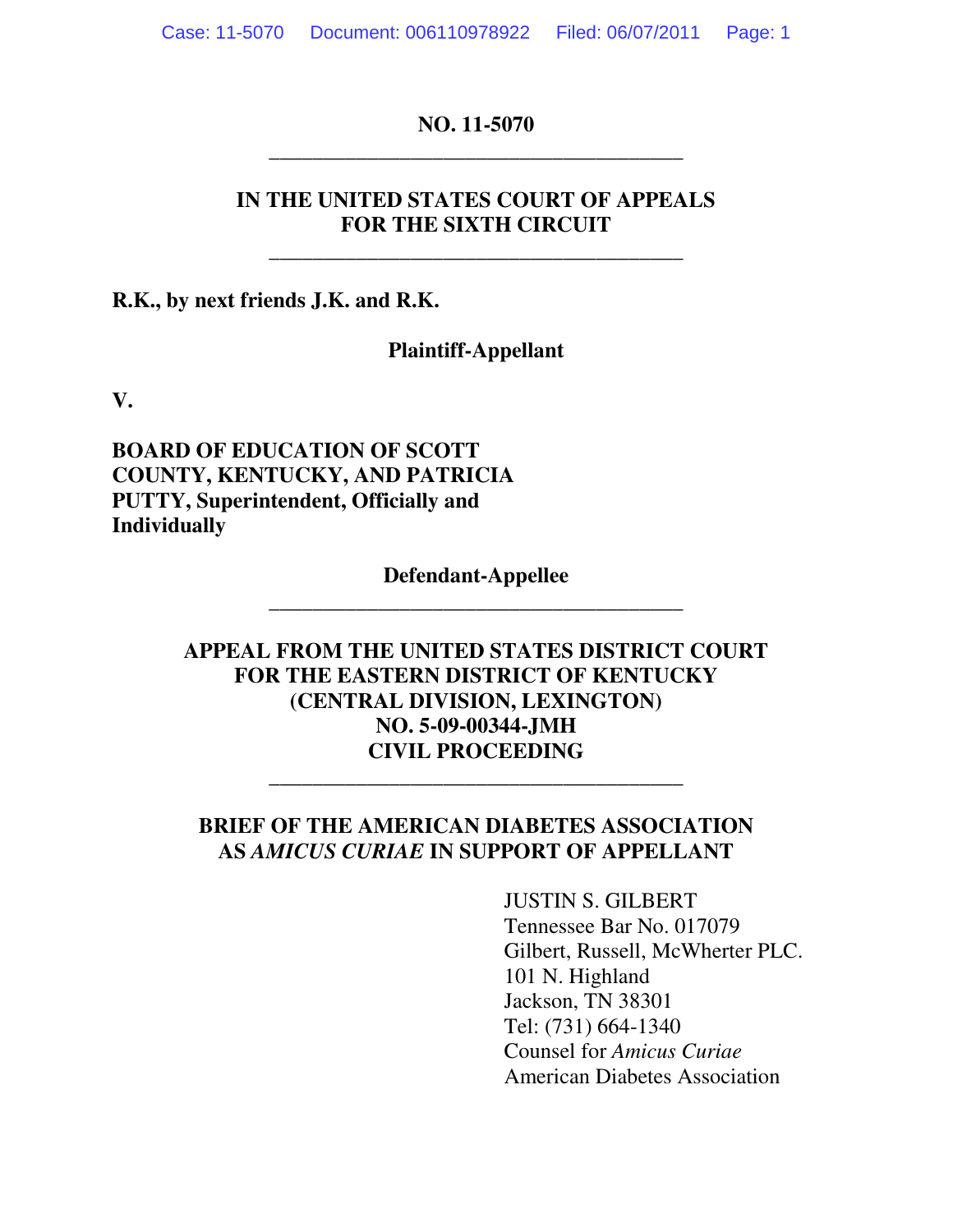#### **CERTIFICATE OF INTERESTED PERSONS**

The undersigned counsel of record certifies that the following listed persons have an interest in the outcome of this case. These representations are made in order that the judges of this court may evaluate possible disqualifications or recusal:

- 1. **Amicus curiae in support of Appellant:** The American Diabetes Association
- 2. **Appellant:** R.K., by next friends J.K. and R.K.
- 3. **Appellee:** Board of Education of Scott County, Kentucky; Patricia Putty
- 4. **Attorney for Amicus:** Justin Gilbert
- 5. **Attorneys for Appellant:** Edward E. Dove
- 6. **Attorney for Appellee:** Robert L. Chenoweth; Grant R. Chenoweth

s/ Justin S. Gilbert JUSTIN S. GILBERT Tennessee Bar No. 017079 Gilbert, Russell, McWherter PLC. 101 N. Highland Jackson, TN 38301 Tel: (731) 664-1340 Counsel for Amicus Curiae American Diabetes Association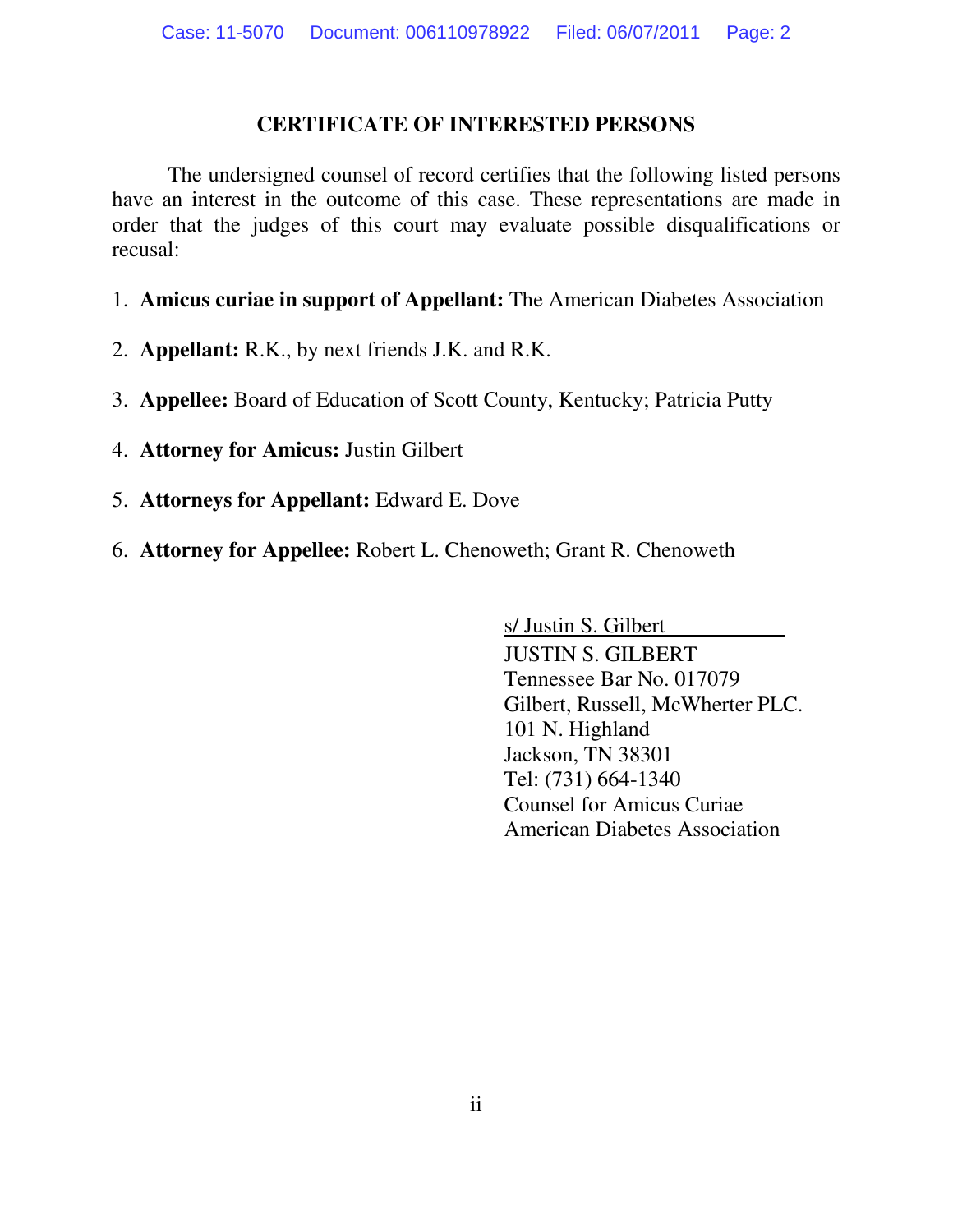# **TABLE OF CONTENTS**

| I.  |                                                                                                                                                   | The District Court Erred In Failing To Consider Whether Defendants<br>Discriminated Against Plaintiff By Requiring Him To Transfer To Another                                                    |  |
|-----|---------------------------------------------------------------------------------------------------------------------------------------------------|--------------------------------------------------------------------------------------------------------------------------------------------------------------------------------------------------|--|
|     | A.                                                                                                                                                | The Defendants' Actions In This Case Amount To Discriminatory                                                                                                                                    |  |
|     | <b>B.</b>                                                                                                                                         | The District Failed To Make Reasonable Modifications To Its Policies                                                                                                                             |  |
| II. | Defendants' Requirement That Plaintiff Attend A Different School Because<br>Of His Diabetes Also Denied Him A Free Appropriate Public Education18 |                                                                                                                                                                                                  |  |
|     | A.                                                                                                                                                | The Education Provided By Defendant Was Not Appropriate Because<br>It Forced Plaintiff To Transfer Schools And Failed To Meet His                                                                |  |
|     |                                                                                                                                                   | The Cases Cited By Defendant Are Distinguishable Because                                                                                                                                         |  |
|     | <b>B.</b>                                                                                                                                         | Even Though Plaintiff Received Access To The General Education<br>Program, He Was Harmed By Defendants' Refusal To Provide Him<br>With FAPE By Allowing Him To Attend His Neighborhood School 23 |  |
|     | C.                                                                                                                                                | Defendant Does Not Have An Absolute Right To Assign Plaintiff To                                                                                                                                 |  |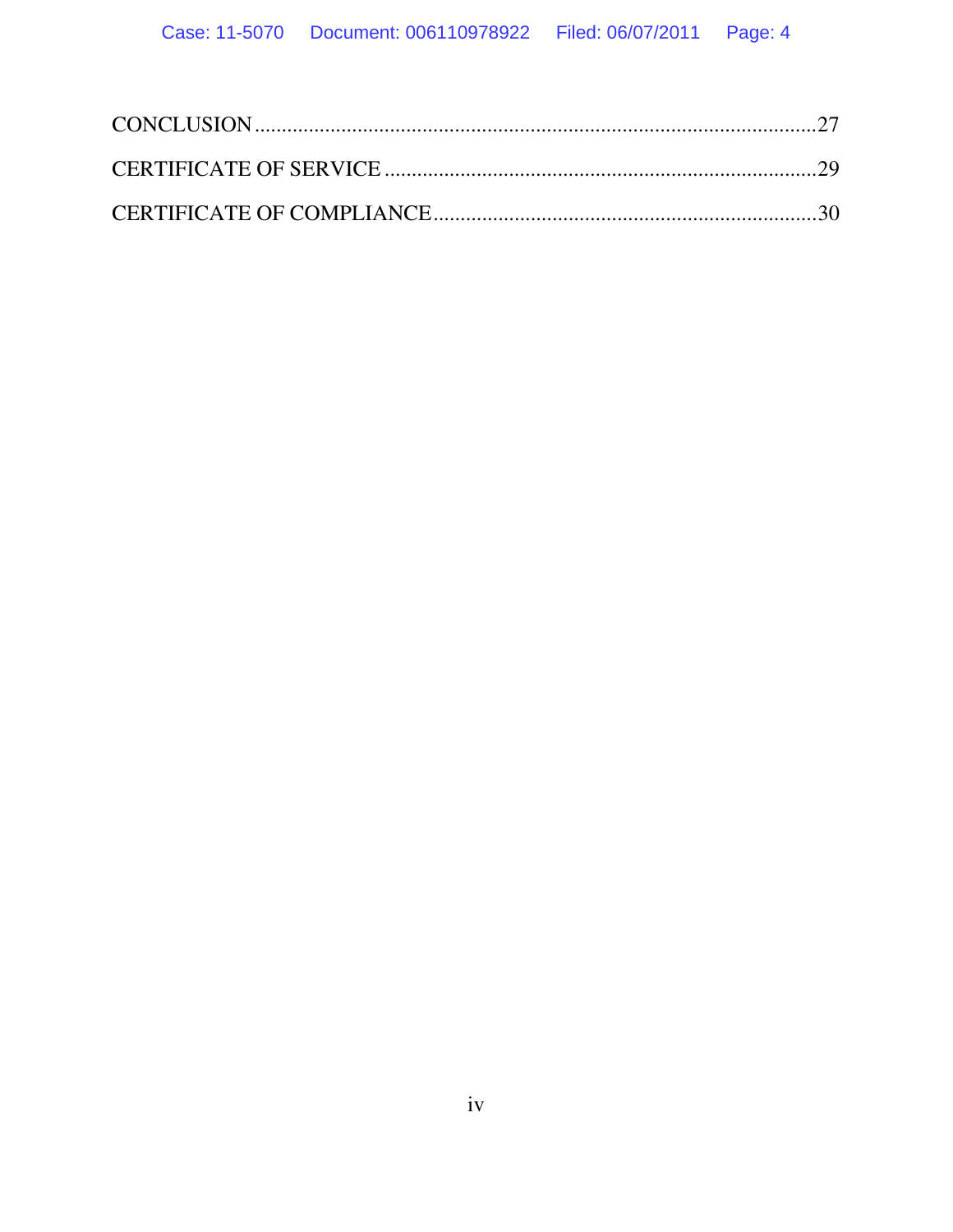# **TABLE OF AUTHORITIES**

# **Cases**

| B. M. v. Bd. of Educ. of Scott County, 2008 U.S. Dist. Lexis 66645 (E. D. Ky.                  |  |
|------------------------------------------------------------------------------------------------|--|
|                                                                                                |  |
|                                                                                                |  |
|                                                                                                |  |
|                                                                                                |  |
|                                                                                                |  |
| Hornstine v. Township of Moorestown, 263 F. Supp. 2d 887 (D. N.J. 2003) 11, 25                 |  |
|                                                                                                |  |
| McLaughlin v. Holt Publ. Sch. Bd. of Educ., 320 F. 3d 663 (6 <sup>th</sup> Cir. 2003) 20, 23   |  |
| Murray ex rel. Murray v. Montrose County Sch. Dist., 51 F.3d 921                               |  |
|                                                                                                |  |
| Schuldt v. Mankato indep. Sch. Dist. No. 77, 937 F. 2d 1357 (8 <sup>th</sup> Cir. 1991) 20, 23 |  |
|                                                                                                |  |
|                                                                                                |  |
|                                                                                                |  |
| Urban v. Jefferson County Sch. Dist. R-1, 870 F. Supp. 1558 (D. Colo. 1994)22                  |  |
|                                                                                                |  |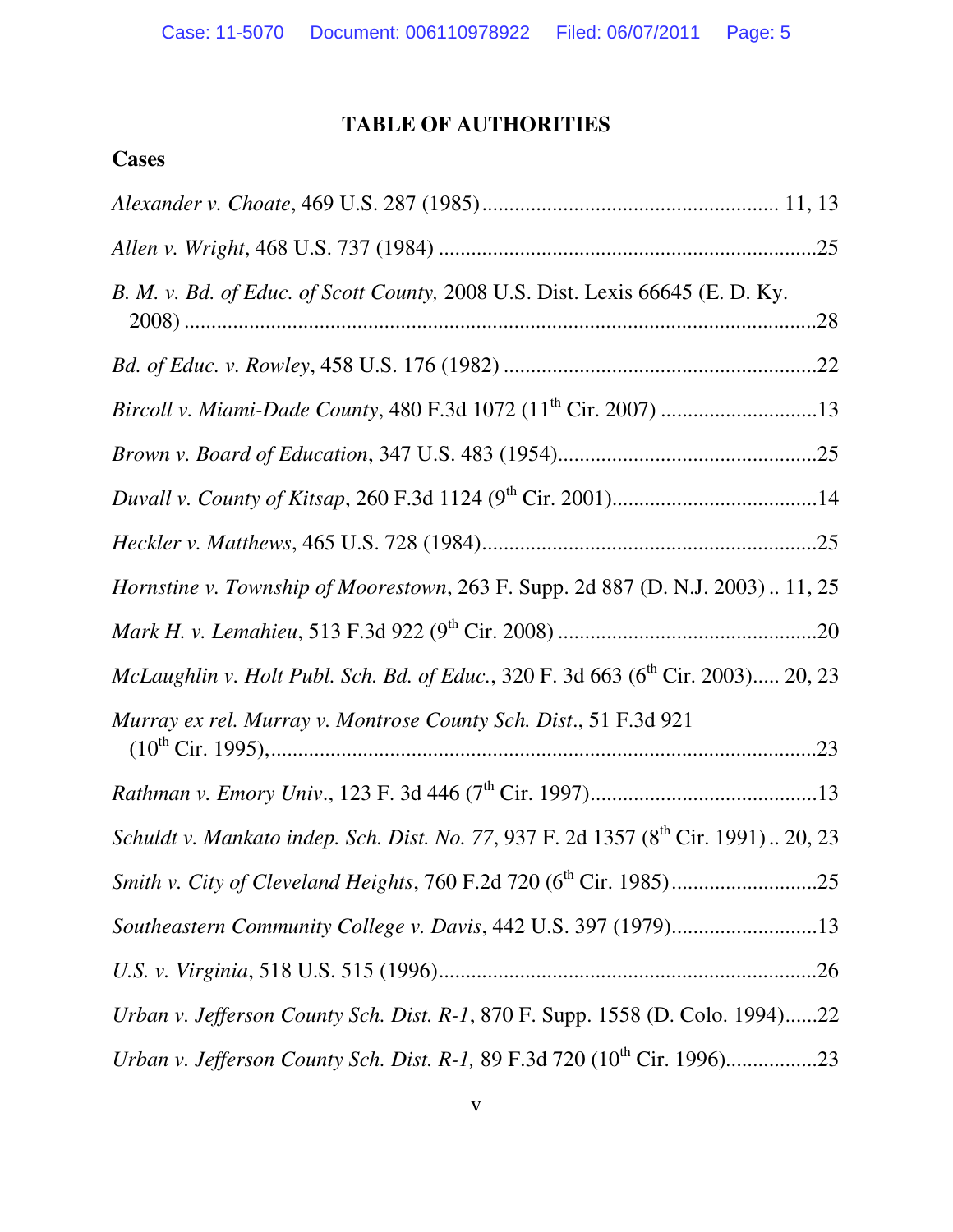| Wisconsin Community Services, Inc. v. City of Milwaukee, 465 F.3d 737 (7 <sup>th</sup> Cir. |  |
|---------------------------------------------------------------------------------------------|--|
| <b>Statutes</b>                                                                             |  |
|                                                                                             |  |
|                                                                                             |  |
|                                                                                             |  |
|                                                                                             |  |
|                                                                                             |  |
|                                                                                             |  |
|                                                                                             |  |
|                                                                                             |  |
| <b>Other Authorities</b>                                                                    |  |
| Conejo Valley (CA) Unified School District, No. 09-93-1002, 20 IDELR 1276, 20               |  |

| $L$ onejo valie $y$ (CA) Onified School District, No. 09-95-1002, 20 IDEEN 1270, 20 |  |
|-------------------------------------------------------------------------------------|--|
|                                                                                     |  |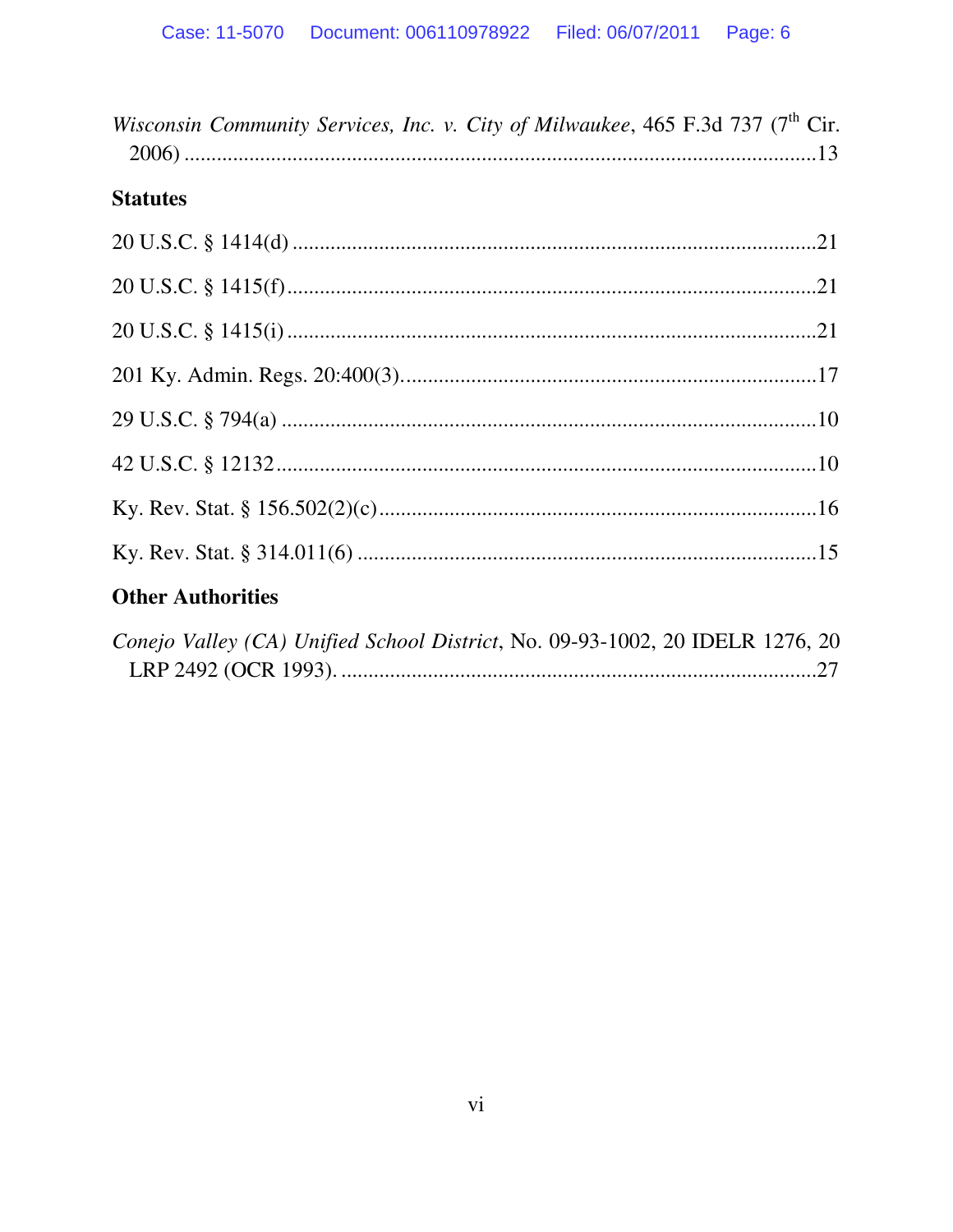#### **INTEREST OF THE AMERICAN DIABETES ASSOCIATION**

 The American Diabetes Association ("Association") is a nationwide, nonprofit, voluntary health organization founded in 1940, and has over 485,000 general members, 15,000 health professional members, and 1,000,000 volunteers. The mission of the Association is to prevent and cure diabetes and to improve the lives of all people affected by diabetes. Presently, there are 25.8 million Americans with diabetes.<sup>1</sup> The Association is the largest, most prominent nongovernmental organization that deals with the treatment and impact of diabetes. The Association establishes and maintains the most authoritative and widely followed clinical practice recommendations, guidelines, and standards for the treatment of diabetes.<sup>2</sup> The Association publishes the most authoritative professional journals concerning diabetes research and treatment.<sup>3</sup>

 The Association appears as *amicus curiae* in cases around the country addressing important issues regarding the rights of individuals with diabetes. One of the Association's principal concerns is protecting the rights of children with diabetes to have equal educational opportunity, to remain free from discrimination

<sup>&</sup>lt;sup>1</sup> Centers for Disease Control & Prevention, *National Diabetes Fact Sheet* (2011).

<sup>2</sup> American Diabetes Ass'n, *Clinical Practice Recommendations 2011*, 34 Diabetes Care S1 (2011).

<sup>&</sup>lt;sup>3</sup> The Association publishes four professional journals with widespread circulation: (1) Diabetes (original scientific research about diabetes); Diabetes Care (original human studies about diabetes treatment); (3) Clinical Diabetes (information about state-of-the-art care for people with diabetes); and, (4) Diabetes Spectrum (review and original articles on clinical diabetes management).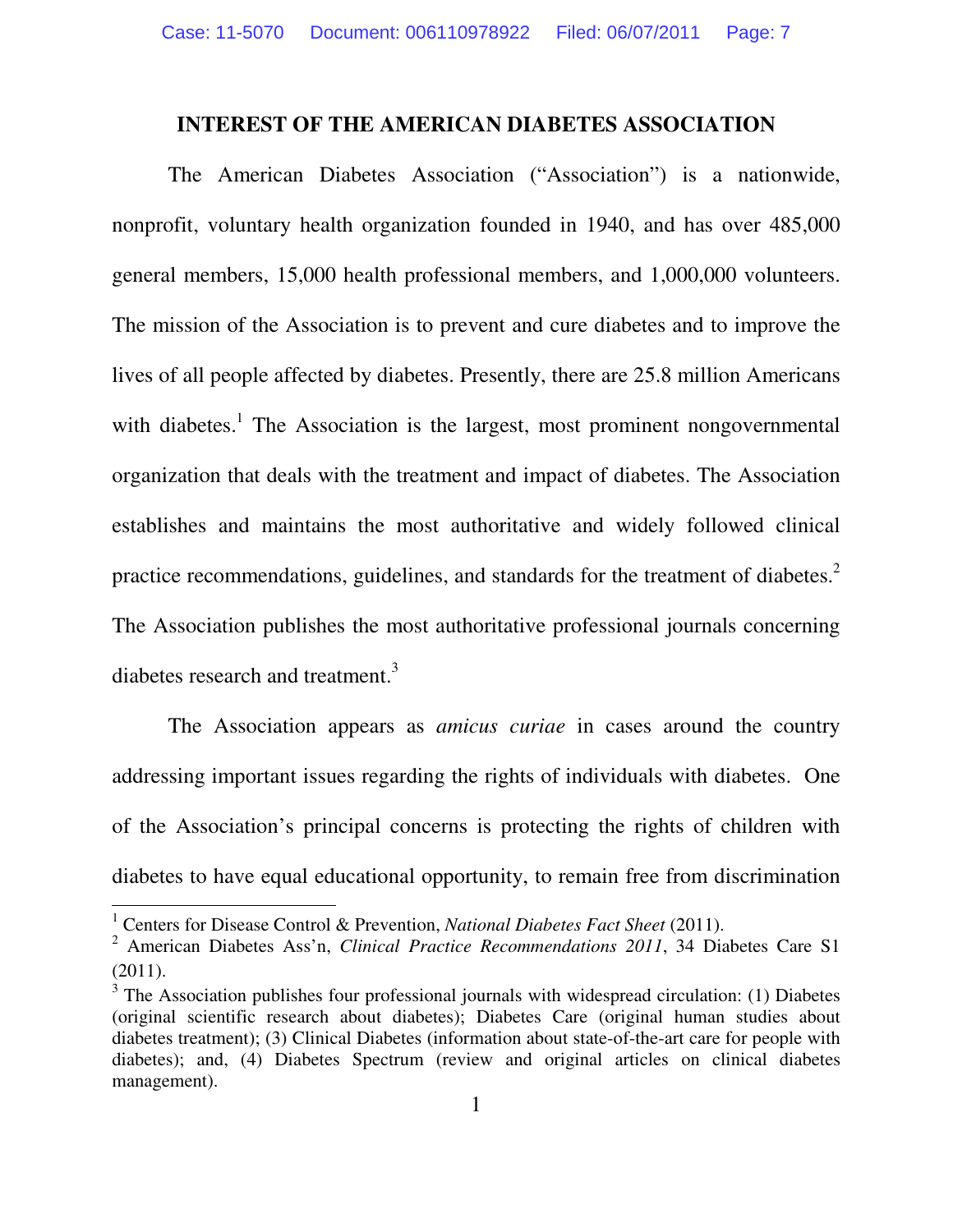based on diabetes, and to have access to a free appropriate public education, including the diabetes care services they need in order to remain safe at school. It is the Association's position that "[a]ppropriate diabetes care in the school and day care setting is necessary for the child's immediate safety, long-term well being, and optimal academic performance."<sup>4</sup> Each year, the Association assists thousands of parents with children with diabetes facing challenges related to their children's care at school. For students who are not yet able to manage their diabetes independently, the Association advocates for the training of school personnel, including non-medical school staff, to provide needed diabetes care (such as blood glucose monitoring, carbohydrate counting, and insulin administration) during the school day. The Association opposes policies and practices, such as the one in this case relating to school assignment, that discriminate against students with diabetes based on their disability.

<sup>4</sup> American Diabetes Ass'n, *Position Statement, Diabetes Care in the School and Day Care Setting*, 34 Diabetes Care S70 (2011).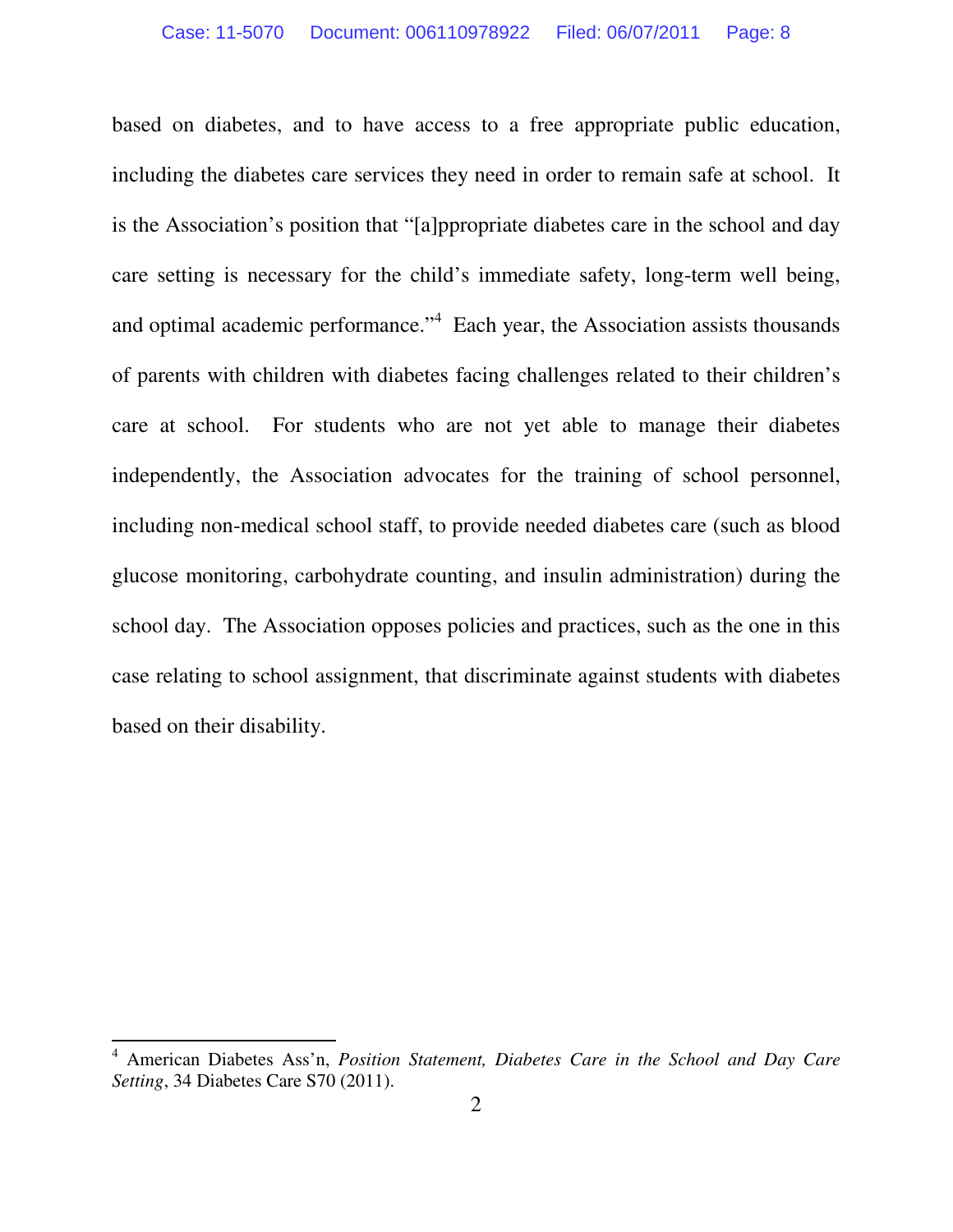### **BACKGROUND INFORMATION ON DIABETES AND THE DIABETES CARE SERVICES REQUIRED BY PLAINTIFF<sup>5</sup>**

 Diabetes is a chronic and incurable disease of the endocrine system. Diabetes results from either the failure of the pancreas to produce enough insulin or the failure of the body to effectively use whatever insulin is produced. Insulin is a hormone that drives glucose from the bloodstream into the body cells where it is metabolized. Without insulin, glucose stays in the bloodstream, resulting in abnormally high blood glucose levels (hyperglycemia). Type 1 diabetes (the type experienced by Plaintiff R.K.) is an autoimmune disease in which the body destroys insulin-producing beta cells in the pancreas. As a result of this destruction, the body produces very little or no insulin.<sup>6</sup> Without the ability to produce insulin, the body's main energy source—glucose—cannot be used as fuel. Rather, glucose builds up in the bloodstream, causing severe and possibly fatal consequences. Thus deprived of energy, a person with type 1 diabetes who does not receive insulin will die within a matter of days to months.

<sup>&</sup>lt;sup>5</sup> This information on diabetes is based on the Association's position statement on diabetes care in schools as well as a publication issued by the National Diabetes Education Program, a joint program of the National Institutes of Health and the Centers for Disease Control and Prevention. See American Diabetes Ass'n, *Position Statement, Diabetes Care in the School and Day Care Setting*, 34 Diabetes Care S70 (2011), available at http://care.diabetesjournals.org/content/34/ Supplement\_1/S70.full.pdf+html; National Diabetes Education Program, Helping the Student with Diabetes Succeed: A Guide for School Personnel (2011), available at www.ndep.nih.gov/media/Youth\_NDEPSchoolGuide.pdf. More information on diabetes is available from these sources.

 $6$  Type 2 diabetes, which is much more common among adults than type 1, is not at issue in this case.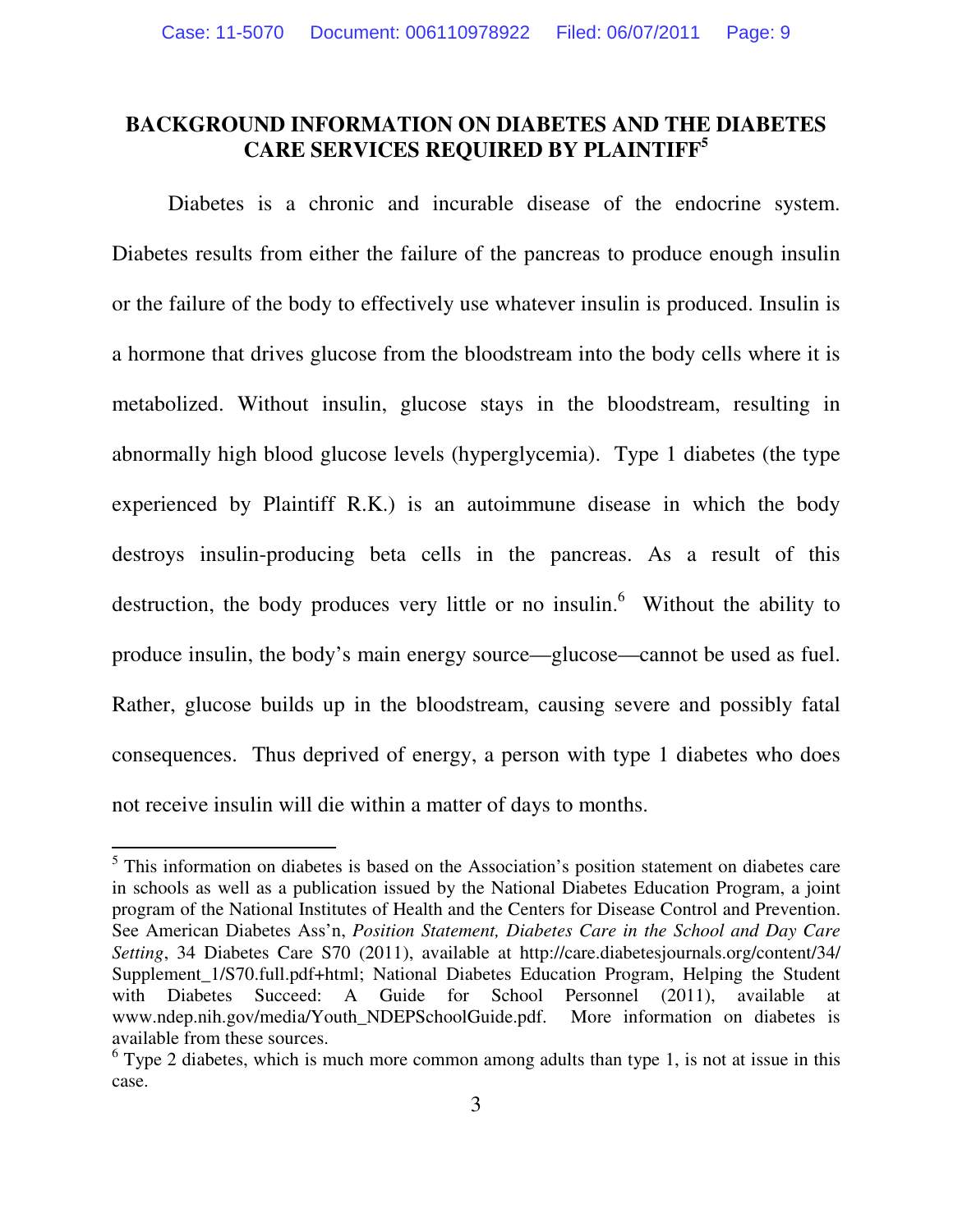Insulin injections can be given either through a syringe or using an insulin pen (a device which delivers a predetermined amount of insulin stored in a cartridge). Insulin injections are given subcutaneously (just under the skin). Insulin does not need to be given through intravenous or intramuscular injection in routine diabetes care.

 Even when a person with diabetes gets the insulin he or she needs to survive, long-term risks remain. The buildup of glucose in the blood not only deprives the body's cells of energy, it also itself can damage body systems. Over many years, high blood glucose levels can cause damage to the eyes, kidneys, nerves, heart, blood vessels and other body systems. The primary goal of diabetes management is to keep blood glucose levels as close to target levels as possible in order to prevent or delay the development of these long term complications.

 Because maintaining tight control of blood glucose levels significantly lowers the risk of long-term complications, most children with diabetes today are most appropriately treated with multiple (often 4-6) insulin administrations per day (some of which must be given during school hours) and more frequent blood glucose monitoring. A common insulin regimen today is known as a "basal/bolus" regimen. When a person is on this kind of regimen, he or she maintains a relatively constant low level of insulin in the blood, either through injections of a long-acting type of insulin or through an insulin pump. This constant lower level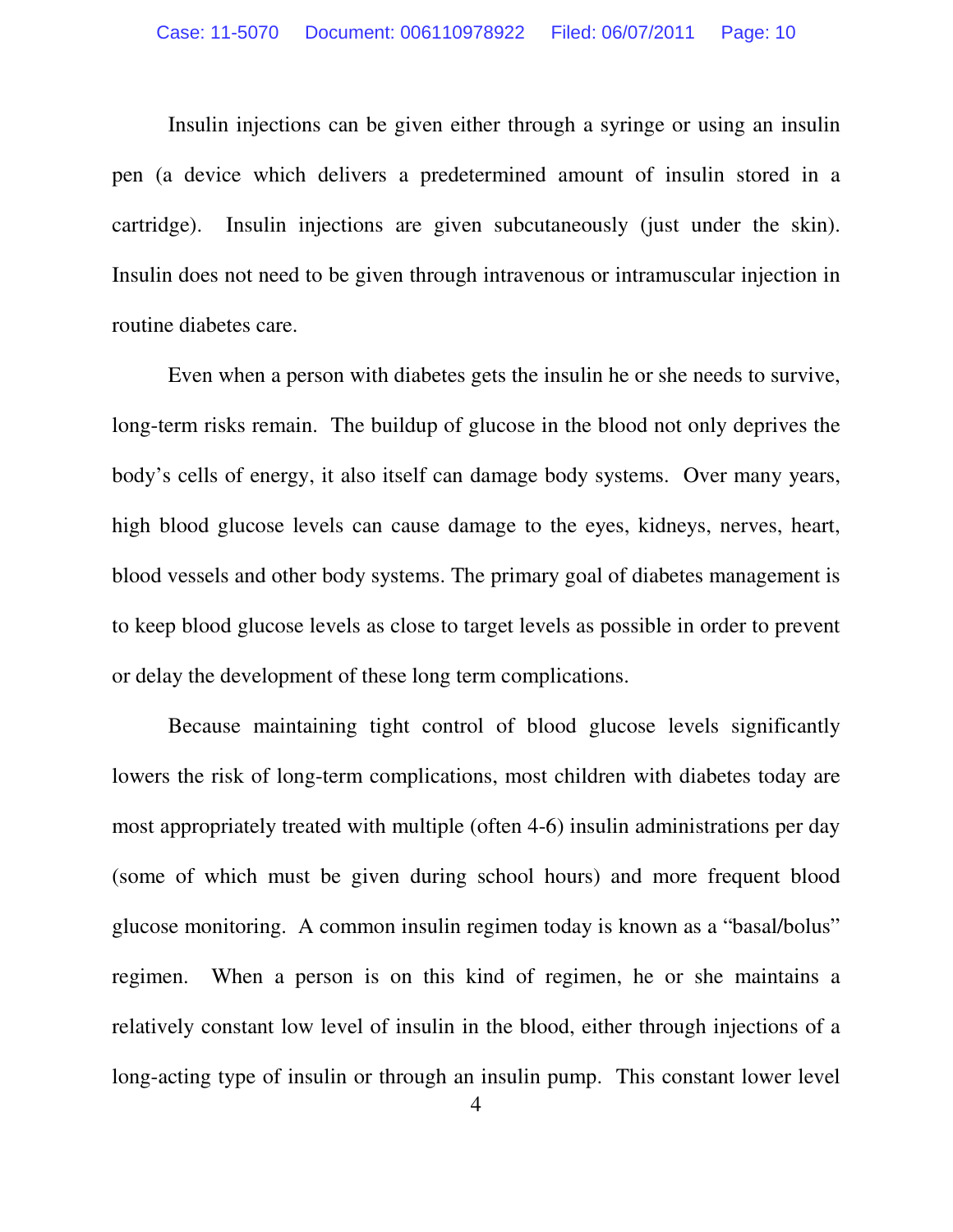of insulin is known as the basal rate. In addition, the person will take extra insulin (typically a rapid acting insulin) during the day in doses known as "boluses," typically given just before meals when the need for insulin is expected to rise and calculated to cover the anticipated amount of food. Additional doses of insulin are needed to treat abnormally high blood glucose levels, since all students, no matter how carefully their diabetes is managed, will experience high blood glucose levels from time to time. These are typically referred to as "correction doses," and can happen at any time during the day.

 Plaintiff R.K. currently uses an insulin pump. Insulin pumps are electronic devices that send a pre-programmed amount of insulin into the body. The pump holds a reservoir of insulin, and the insulin reaches the body through a cannula, a tiny plastic tube that is inserted underneath the skin at the infusion site (which is often near the abdomen but can be in other places as well). When a button on the pump is pressed, insulin is sent from the pump into the body. Some pumps are clipped to the waistband or carried in a pocket and attached to the infusion site through plastic tubing; other pumps are worn directly on the skin. In addition, the pump can be programmed to deliver bolus doses of insulin for meals and corrections of high blood glucose levels.

 The child's treating physician and health care team should provide detailed specifications to the school as to what insulin dosage is proper under different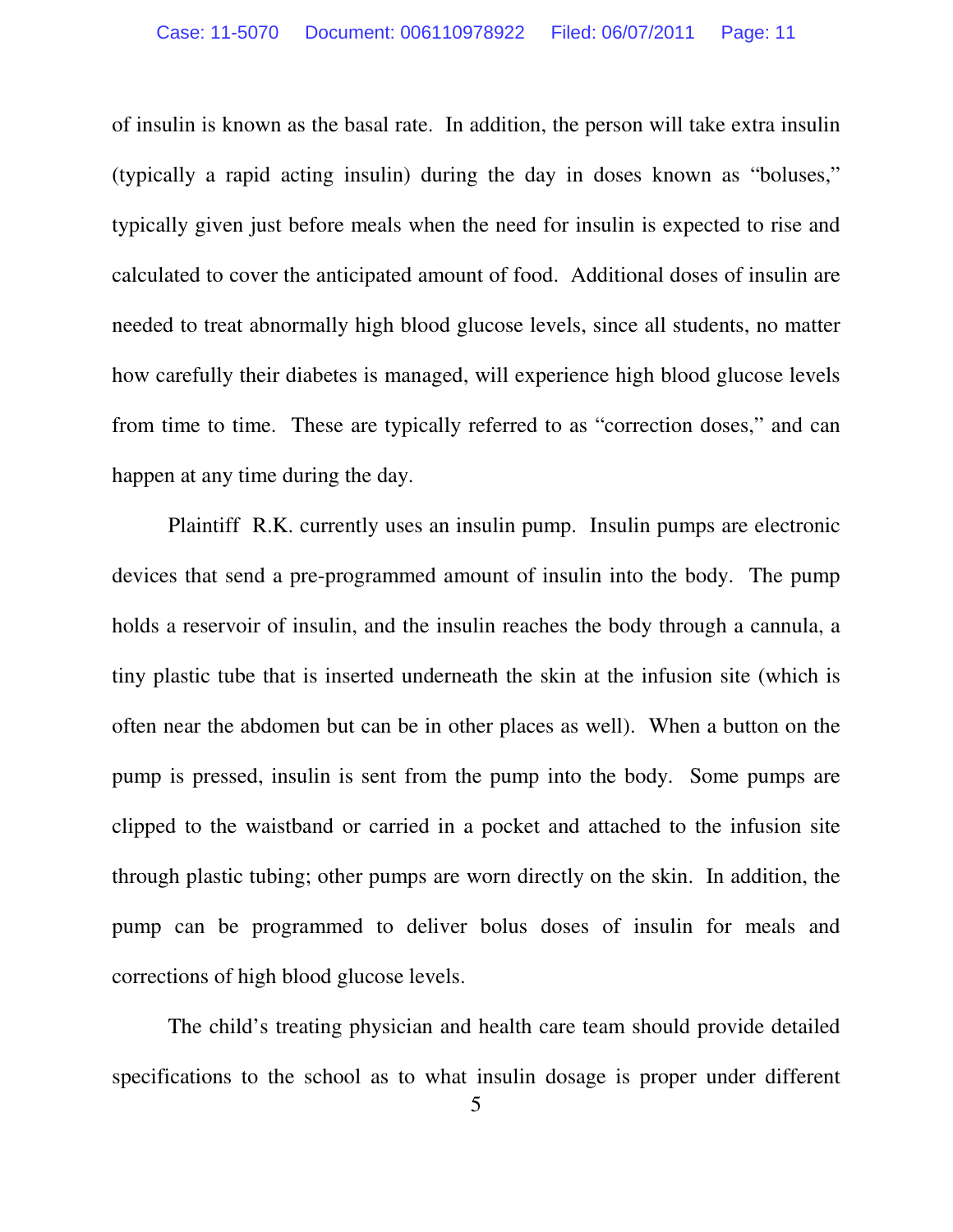circumstances. While many parents have the knowledge necessary to make minor dosage adjustments for their child (within broad parameters established by the treating physician), and some older and more mature children can make dosage adjustments themselves, it is not necessary for school personnel to decide independently how much insulin is needed in a given situation. Rather, they simply follow the instructions that the child's health care team provides. This is true whether a nurse or other health care professional is administering the insulin or whether administration is being done by a trained non-medical school employee. In either case, the person administering the insulin should follow medical orders, not make an independent judgment about how much insulin is needed or when it should be administered.

 It is the position of the American Diabetes Association that non-medical personnel can be trained to safely administer insulin. Parents, family members, friends, and school personnel are routinely and successfully trained to administer insulin, often within hours to days of diagnosis. Non-medical personnel can be trained to administer insulin through any method (syringe, insulin pen, or insulin pump) and can also safely supervise a child who is actually giving the dose to ensure that the proper dose is given. Non-medical personnel can, and routinely do, safely administer insulin to children. The technical aspects of delivering a dose of insulin are very easy to learn, and there is no reason why a properly trained non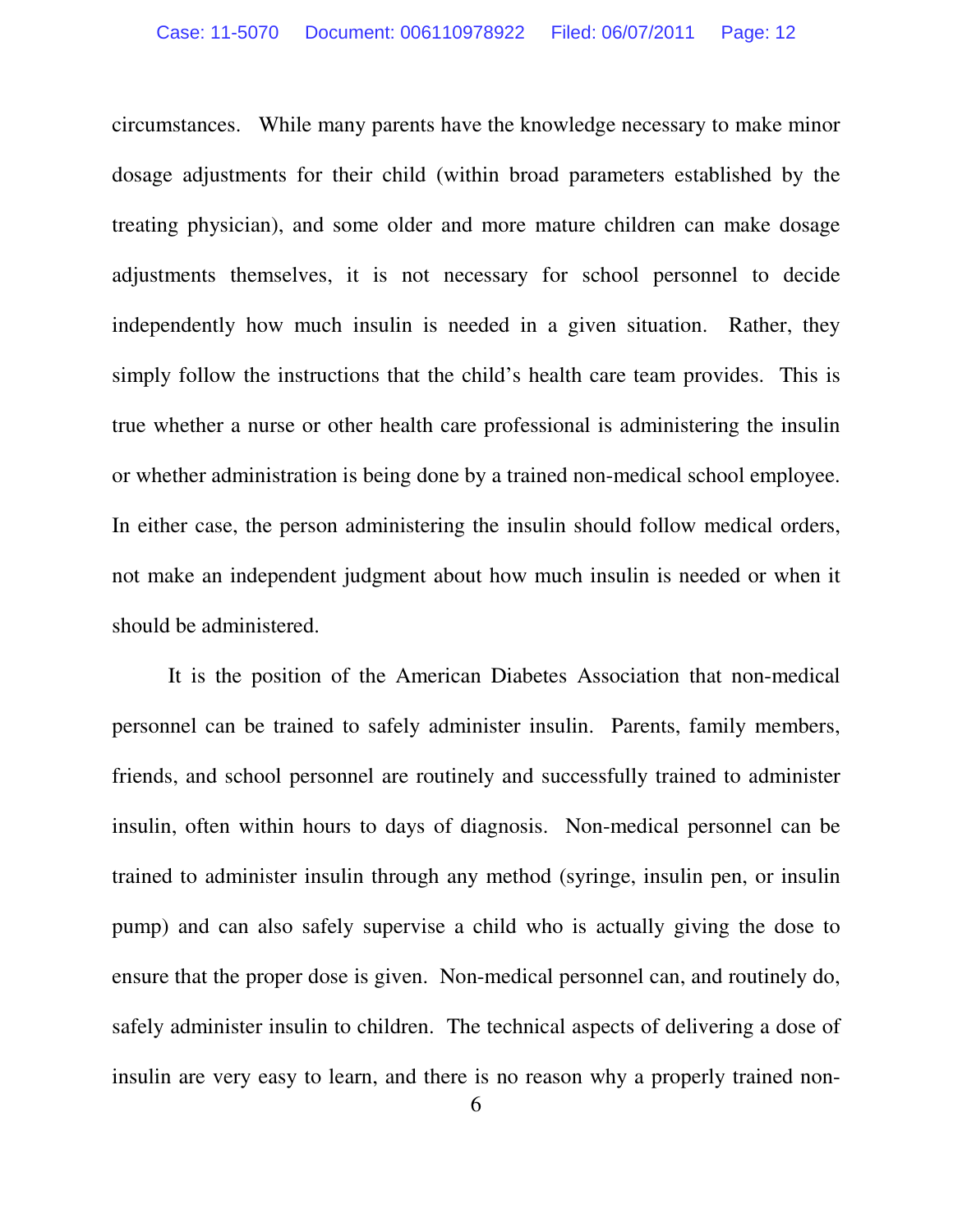medical person would be more likely to make an error and give the incorrect dose of insulin than would a nurse or other health care professional. Although it is possible for an incorrect dose to be given by anyone, blood glucose levels that are too high or too low as a result of an incorrect dose can be easily recognized and corrected with follow up care, such as giving an additional dose of insulin or providing a snack.

 Administering a prescribed insulin dose based on detailed instructions from a child's treating physician, such as a scale relating carbohydrate counts or blood glucose levels to the number of insulin units to be given, does not require nursing judgment or assessment. Indeed, it is the position of the experts who have devoted their professional and personal lives to the care of people with diabetes that trained non-medical school personnel can – and should – administer insulin to students with diabetes in the absence of a school nurse. The Association has issued a peerreviewed position statement from specialists in the area of pediatric endocrinology supporting this practice.<sup>7</sup> A statement of principles taking the same position has been signed by groups representing diabetes health care professionals, individuals with diabetes and others, including the American Academy of Pediatrics, American Association of Clinical Endocrinologists, American Association of

<sup>7</sup> American Diabetes Ass'n, Position Statement, *Diabetes Care in the School and Day Care Setting*, 34 Diabetes Care S70 (2011 ), available athttp://care.diabetesjournals.org/content/34/ Supplement\_1/S70.full.pdf+html.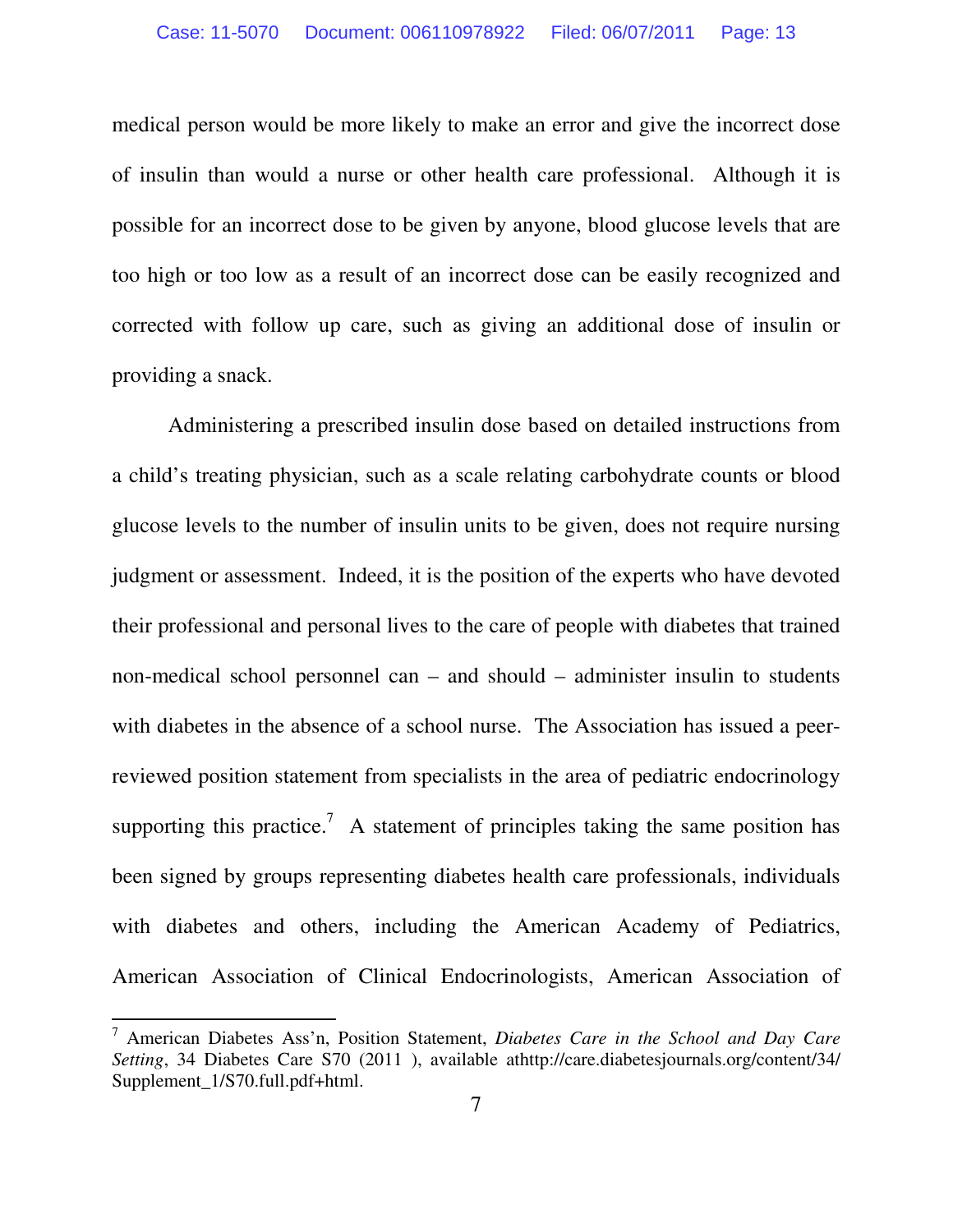Diabetes Educators, American Dietetic Association, Pediatric Endocrine Society, Pediatric Endocrine Nurses Society, Children with Diabetes, and Juvenile Diabetes Research Foundation.<sup>8</sup> The National Diabetes Education Program (NDEP) also supports insulin administration by unlicensed personnel in a guide developed for school personnel.<sup>9</sup> This guide states that unlicensed school personnel can and should be trained to provide diabetes health care services, including insulin administration. Broad-based medical organizations, including the American Academy of Pediatrics and the American Medical Association also support having trained non-medical school personnel administer insulin.

 Many children, including Plaintiff, have their insulin dosages based on the number of carbohydrates they consume at meals and snacks. Such calculations are straightforward and do not require any advanced training or skill to perform. The number of carbohydrates can be provided by school food service staff or can be determined through consulting one of many easy-to-use books or web sites that list carbohydrate counts for common foods. Once the amount of carbohydrates is

<sup>8</sup> American Diabetes Ass'n, Safe at School Statement of Principles, available at http://www.diabetes.org/living-with-diabetes/parents-and-kids/diabetes-care-at-school/safe-atschool/safe-at-school-statement-of.html.

<sup>9</sup> National Diabetes Education Program, *Helping the Student with Diabetes Succeed: A Guide for School Personnel* (2011) (hereinafter "NDEP Guide"), available at www.ndep.nih.gov/media/Youth\_NDEPSchoolGuide.pdf. This Guide was jointly published by the National Institutes of Health, the Centers for Disease Control and Prevention, and the U.S. Department of Education, and incorporates the views of an expert panel of representatives from key diabetes, pediatric medicine, and educational organizations, and federal agency staff.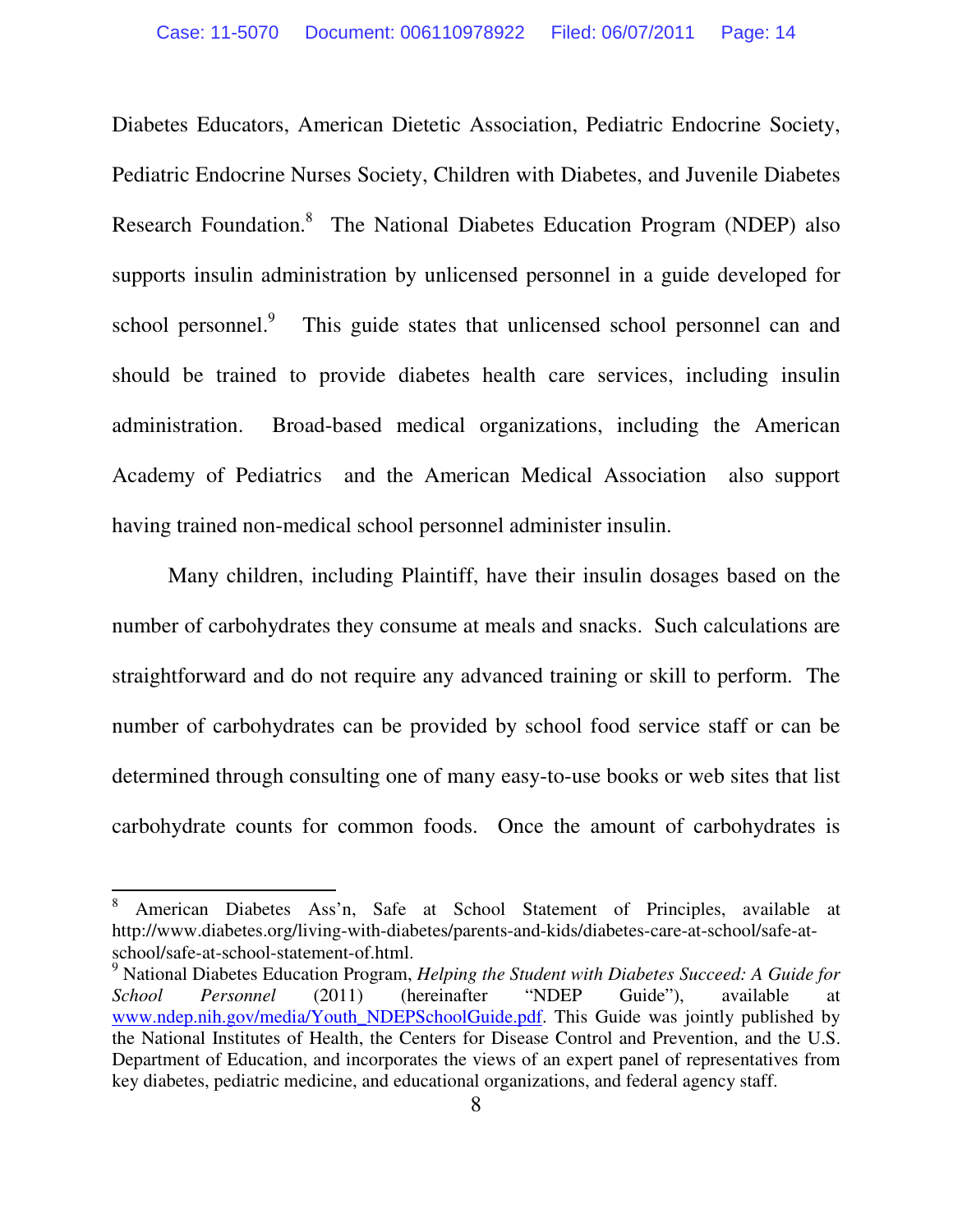known, school staff simply consults a chart or scale provided with the treating physician's orders and determine the number of units of insulin to be administered. Nothing more than simple arithmetic is required, and no nursing assessment or judgment is needed. There is no reason that trained non-medical school staff should not be permitted to count carbohydrates in determining insulin dosages, despite Defendants' refusal to train school staff in this task for Plaintiff.<sup>10</sup>

#### **ARGUMENT**

# **I. The District Court Erred In Failing To Consider Whether Defendants Discriminated Against Plaintiff By Requiring Him To Transfer To Another School**

The district court simply failed to address the most important legal issue in this case: whether the removal of Plaintiff from Eastern Elementary School ("EES") was discriminatory disparate treatment on the basis of his disability. It bears emphasis that Defendants required Plaintiff to attend a different school than he would have in the absence of his diabetes, and assigned him to a particular school not based on his need for a specialized academic program or concern that he could not benefit educationally at his home school, but merely for the district's administrative convenience. Regardless of any other purpose it might serve, the practice of clustering children with disabilities into the same schools in order to

<sup>10</sup> See NDEP Guide, *supra* note 9, at 51.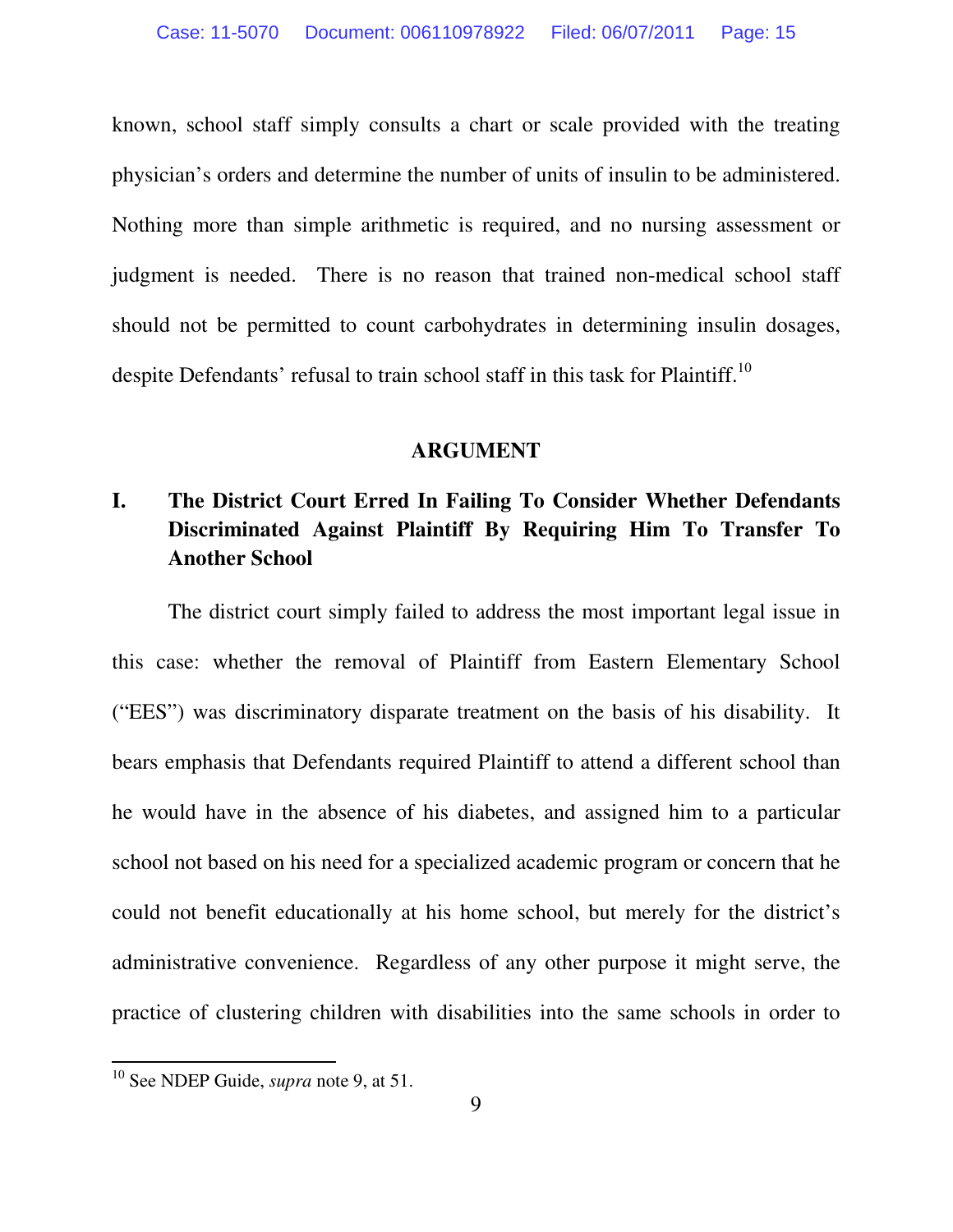receive necessary health services is segregation of these children. The Court need only answer a straightforward legal question to dispose of this case: is it discrimination in violation of federal civil rights statutes for a school district to place a child with diabetes at a different school than children without disabilities (separating the child from siblings, next door neighbors and friends) because the child needs health services that the school declines to provide in the child's home school? The answer is unequivocally yes. $^{11}$ 

### **A. The Defendants' Actions In This Case Amount To Discriminatory Disparate Treatment On The Basis Of Diabetes**

 Turning first to the statutory language, Title II of the Americans with Disabilities Act ("ADA") states that "no qualified individual with a disability shall, by reason of such disability, be excluded from participation in or be denied the benefits of services, programs, or activities of a public entity, or be subject to discrimination by such an entity." 42 U.S.C. § 12132. Similarly, § 504 of the Rehabilitation Act ("Section 504") provides that "no otherwise qualified individual with a disability. . . shall, solely by reason of her or his disability, be excluded from the participation in, be denied the benefits of, or be subjected to discrimination

 $11$  This answer is not affected by questions about what constitutes a free appropriate public education ("FAPE") or what districts are permitted to do under the Individuals with Disabilities Education Act ("IDEA"). As discussed further below, however, the Defendants' actions in this case also deny the Plaintiff FAPE, regardless of the case law under the IDEA relating to student assignment cited by the District Court.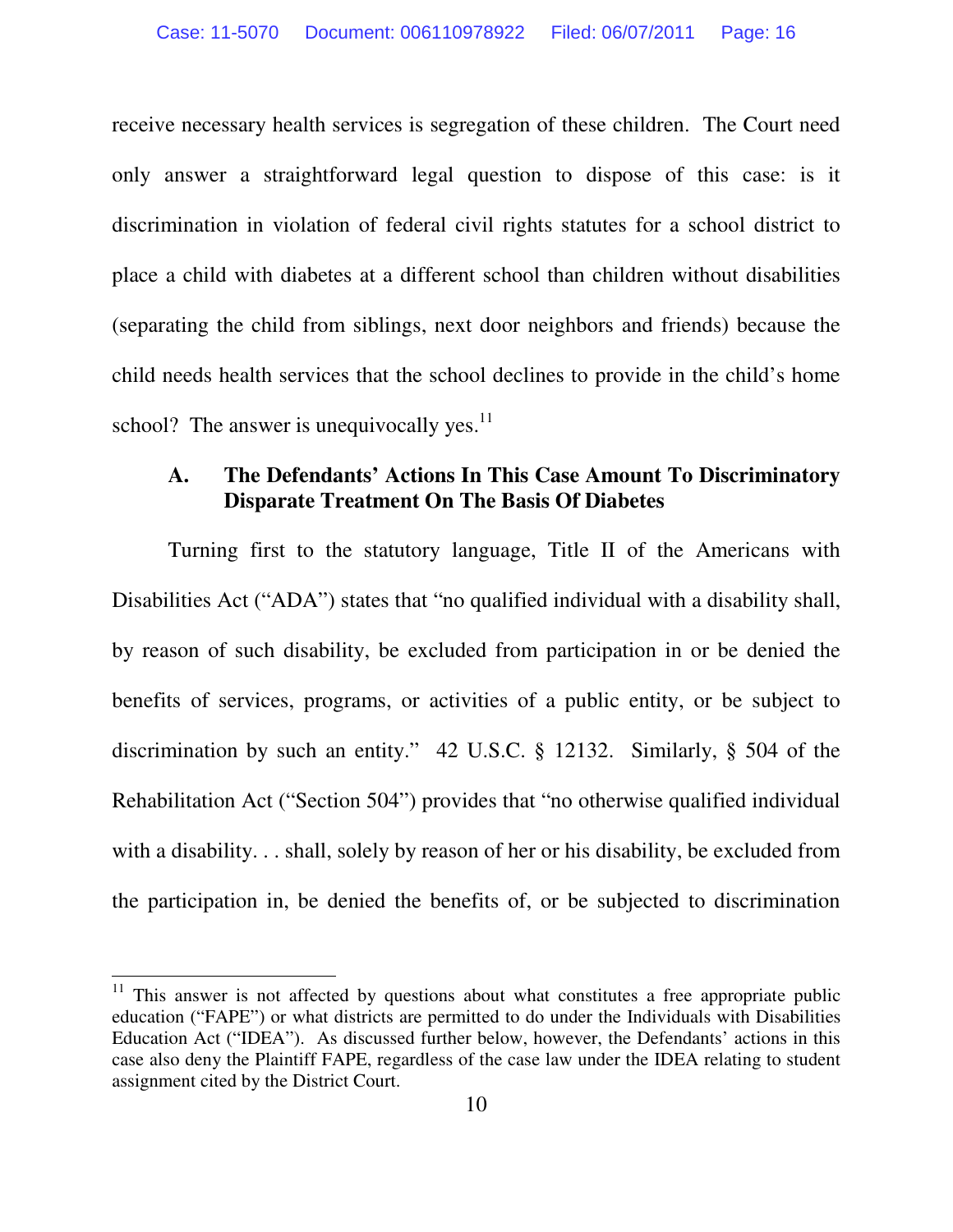under any program or activity receiving Federal financial assistance." 29 U.S.C. § 794(a).

 What the district court failed to analyze was whether Plaintiff was subjected to discrimination by Defendants; this question cannot be answered simply by saying that he had access to district programs and services or that he received a free, appropriate public education. *See Hornstine v. Township of Moorestown*, 263 F. Supp. 2d 887, 901 (D. N.J. 2003) (noting that a student who was denied the opportunity to be sole valedictorian because of her disability had a claim for discrimination under the ADA and § 504 even though she had received a free, appropriate public education). The court simply ignored the fact that Plaintiff is being treated differently solely because of his disability. The underlying premise of § 504 and the ADA is to prevent intentional disability discrimination. *See* 34 C.F.R. §§ 104.1, 104.4(a); 28 C.F.R. 35.101. Furthermore, as the Supreme Court has stated, discrimination does not need to reflect "affirmative animus," but instead, "thoughtlessness and indifference" to harms ensuing from such disparate treatment. *See Alexander v. Choate*, 469 U.S. 287, 296-97 (1985). The U.S. Department of Education regulations implementing § 504 forbid a covered entity from "[p]rovid[ing] different or separate aid, benefits, or services to handicapped persons or to any class of handicapped persons unless such action is necessary to provide qualified handicapped persons with aid, benefits, or services that are as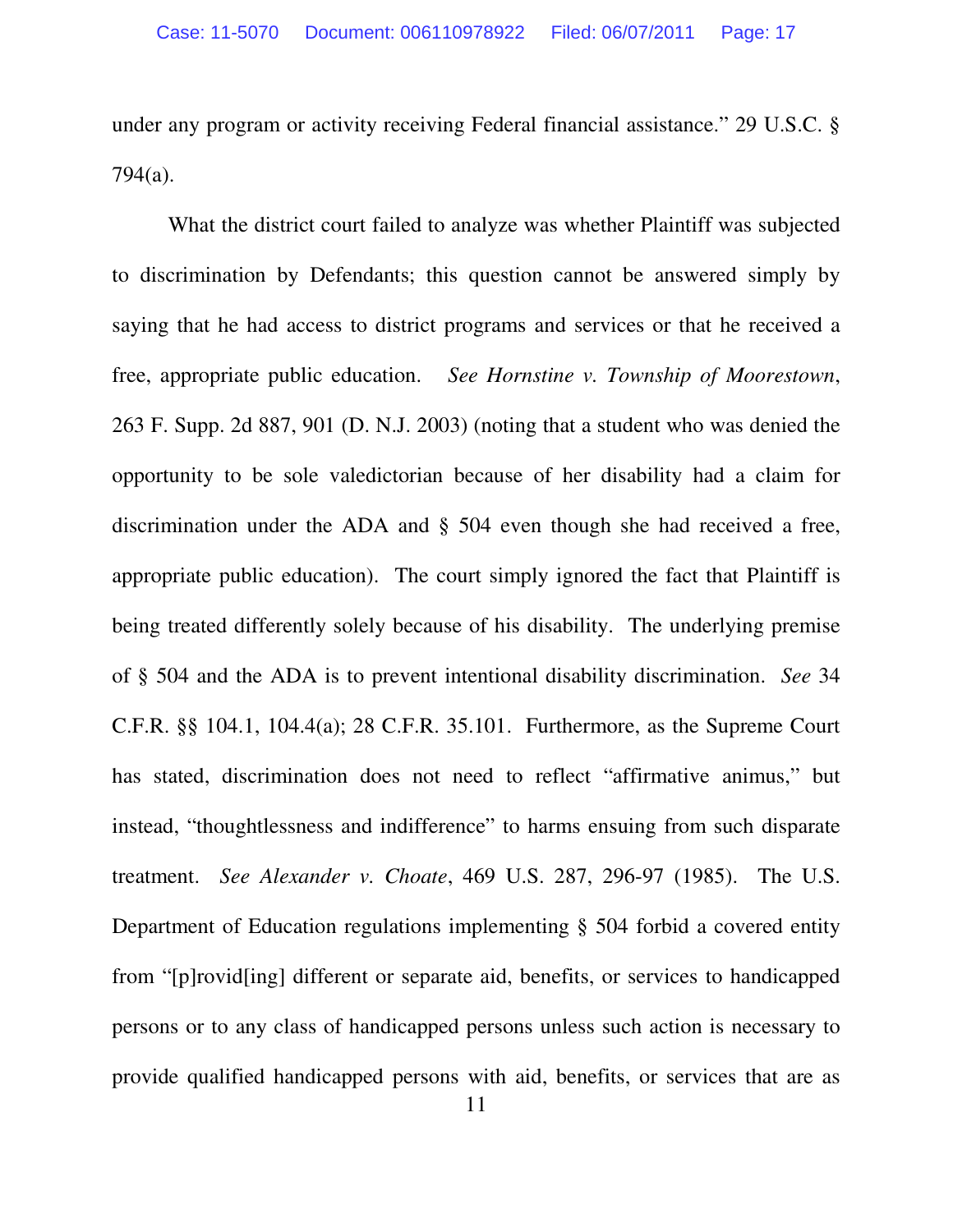effective as those provided to others."  $34$  C.F.R. §  $104.4(b)(1)(iv)$ . Furthermore, the regulations provide that "[d]espite the existence of separate or different aid, benefits, or services provided in accordance with this part, a recipient may not deny a qualified handicapped person the opportunity to participate in such aid, benefits, or services that are not separate or different." 34 C.F.R. § 104.4(b)(2). Defendants here are clearly providing a distinct and separate "service" from that provided to nondisabled children.

 Children without diabetes in the Scott County schools have the choice to attend school with their siblings, friends and neighbors. Plaintiff does not. Parents in the district have the choice of living anywhere in the county and sending their child to a neighborhood school. Plaintiff's parents could do so only if they lived in the parts of the county assigned to the two schools that have a nurse (which they do not). Making attendance decisions solely on the basis of disability is discrimination, even if the educational program at the school where the child is transferred is identical in every respect.

### **B. The District Failed To Make Reasonable Modifications To Its Policies To Permit Plaintiff To Remain In His Home School**

 As part of their duty not to discriminate, Defendants must eliminate discriminatory policies. In *Alexander*, the Supreme Court made clear that under § 504, public authorities, including public schools, must adjust enforcement of rules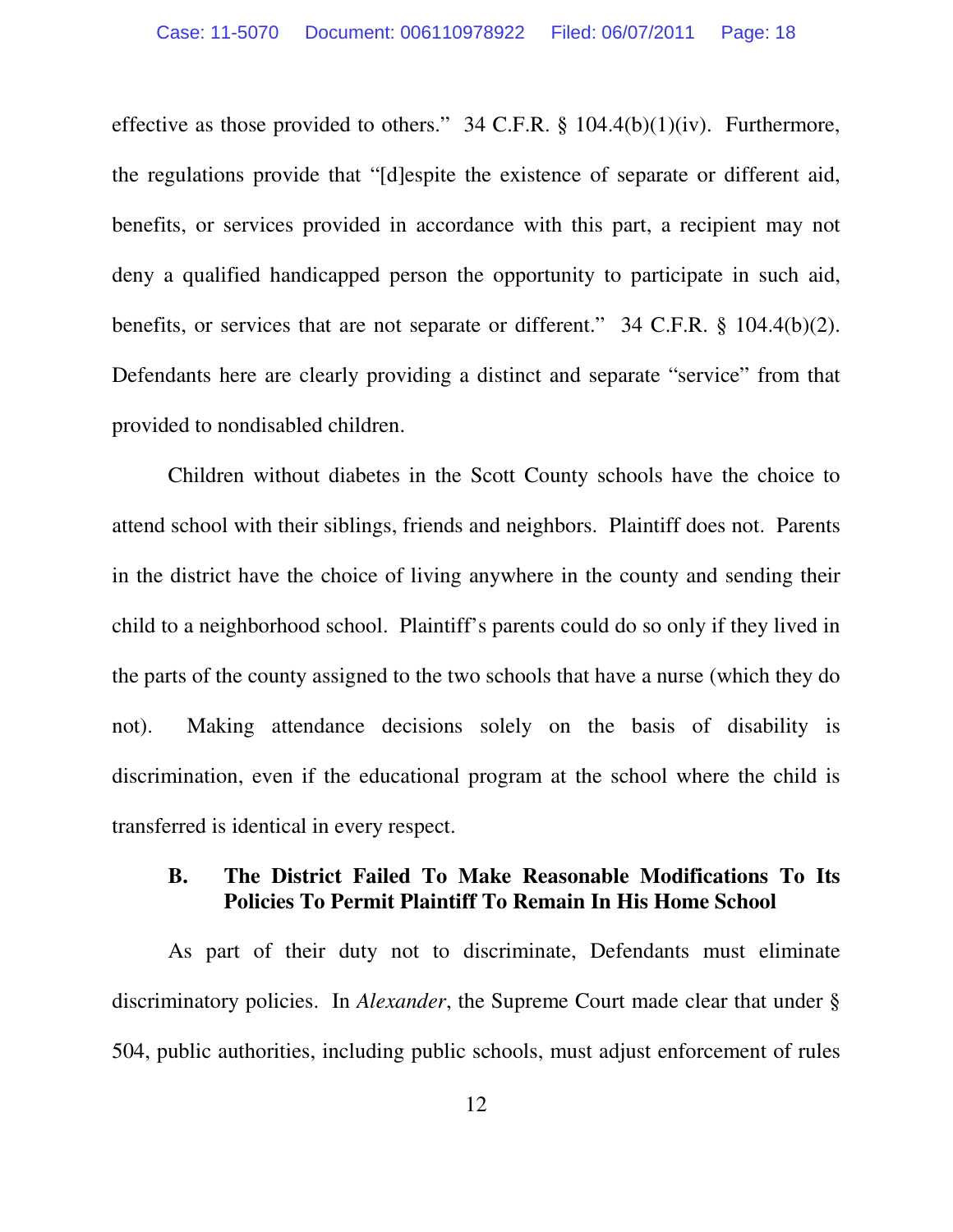and procedures, *i.e.,* make "reasonable … modifications," to assure access to their programs for persons with disabilities. 469 U.S. at 300 (*citing Southeastern Community College v. Davis*, 442 U.S. 397, 412-13 (1979)). The same standards apply under ADA Title II. *See* 28 C.F.R. § 35.130(b)(7) (requiring reasonable modifications to policies and procedures for qualified individuals with disabilities); *Rathman v. Emory Univ.*, 123 F. 3d 446, 451 (7<sup>th</sup> Cir. 1997) (ADA and § 504 are construed to establish "nearly identical" rights). In determining what modifications are reasonable, the court must carefully consider the costs to both parties, including the intangible human costs. *Wisconsin Community Services, Inc. v. City of Milwaukee*, 465 F.3d 737, 752 ( $7<sup>th</sup>$  Cir. 2006). The determination of reasonableness is highly fact-specific. *Bircoll v. Miami-Dade County*, 480 F.3d 1072, 1085-86 ( $11<sup>th</sup>$  Cir. 2007).

Alternative eminently reasonable modifications would have permitted Plaintiff to remain at EES with his peers. First, given the district's position that a nurse was needed to administer insulin, the district made no showing that it could not provide nursing services at EES. Indeed, the record is silent as to why nurses were only assigned to two particular schools in the district and not to RK's.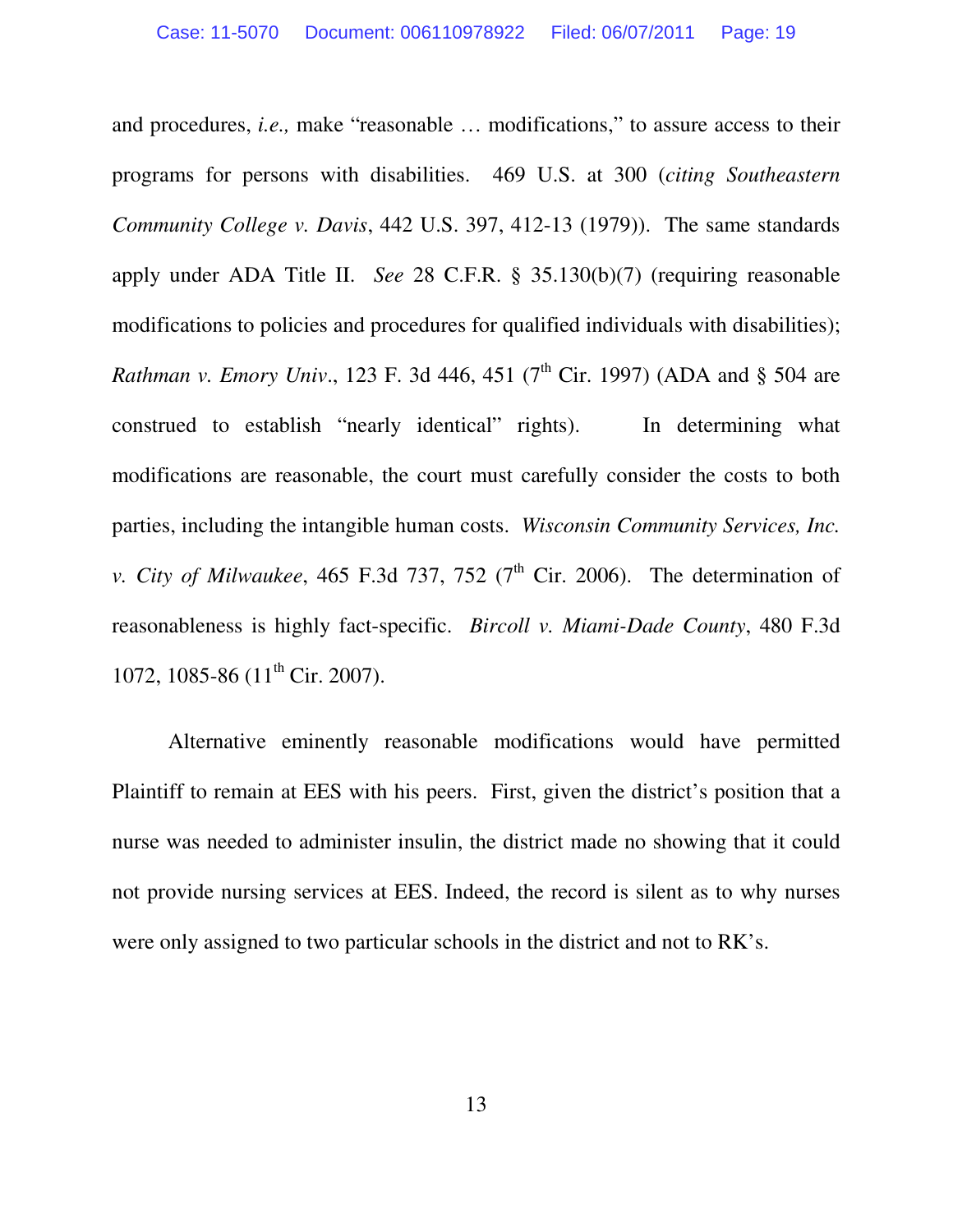Second, the district could have trained non-medical school staff at EES to count carbohydrates for Plaintiff and monitor and operate his insulin pump.<sup>12</sup> Apparently, it rejected this option simply because of a belief by its staff that such a practice *might* violate state law. However, more than mere speculation that a requested modification is not reasonable or feasible is required. *Duvall v. County of Kitsap*, 260 F.3d 1124, 1136 ( $9<sup>th</sup>$  Cir. 2001). The district court accepted this belief without investigating whether Kentucky law actually prohibits non-medical school personnel from providing the diabetes care services needed by Plaintiff . In fact, state law should be read to permit the training of such personnel to provide these services. Kentucky law, at Ky. Rev. Stat. § 314.011(6), restricts the definition of "registered nursing practice" to tasks "requiring substantial specialized knowledge, judgment, and nursing skill."<sup>13</sup> Plaintiff needed school staff only to monitor his operation of his insulin pump and assist him with

 $12$  It is not clear from the record whether Plaintiff has at any time required assistance from a school employee to press the buttons on his insulin pump which release insulin into his body, or whether he merely required adult supervision while he pushed the relevant button himself. Only the former can be considered to be the "administration" of medication, and thus potentially a nursing function under state law. The district court assumed that the Plaintiff did not need this type of assistance. However, for the sake of argument, this section assumes that Plaintiff did require school personnel to administer medication to him through his insulin pump.

 $13$  Nursing is defined as: "[T]he performance of acts requiring substantial specialized knowledge, judgment, and nursing skill based upon the principles of psychological, biological, physical, and social sciences in the application of the nursing process in: …(c) The administration of medication and treatment as prescribed by a physician, … and as further authorized or limited by the board …."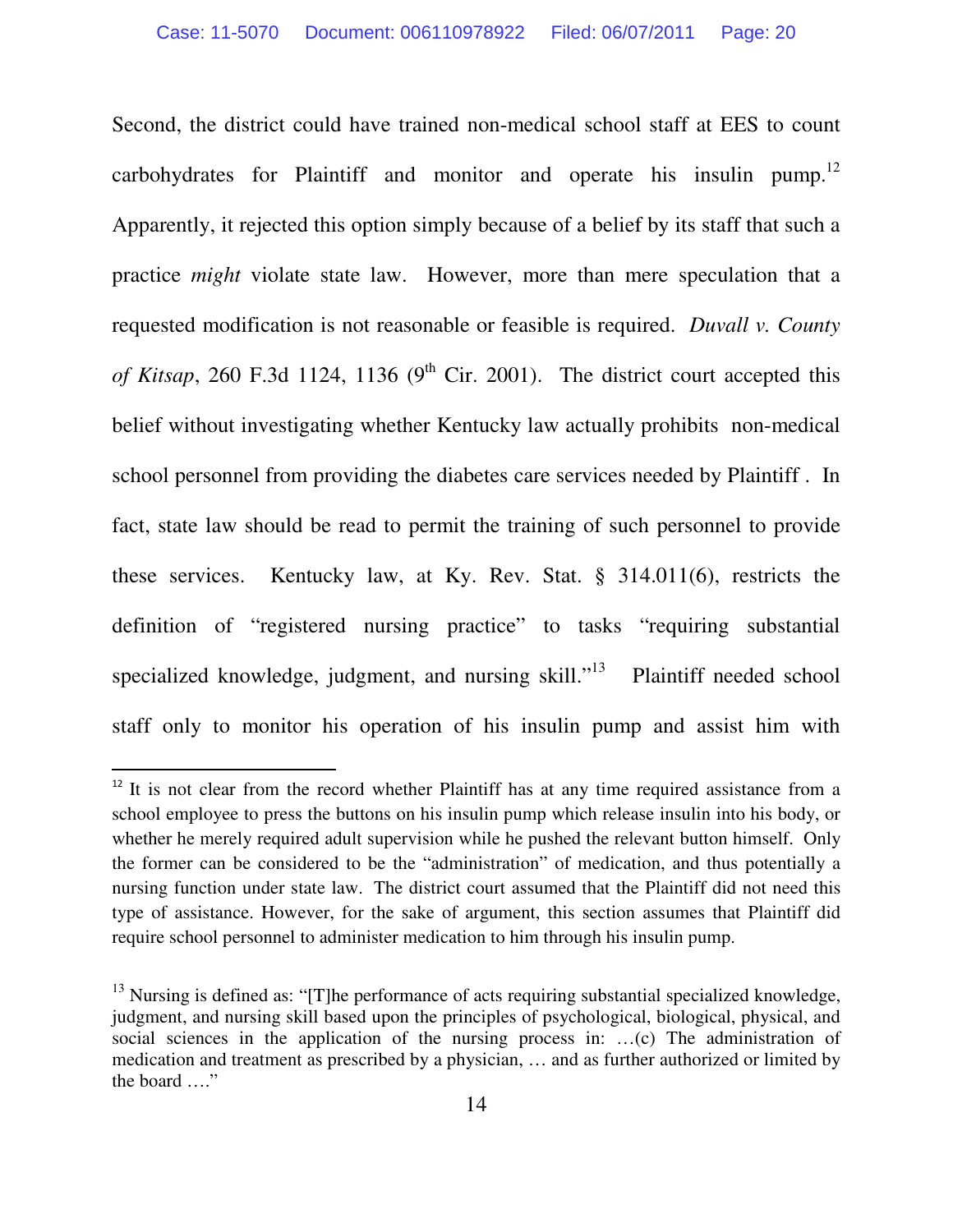carbohydrate counting. (Opinion at 2-3). Nothing in the statutory language suggests that simply monitoring a child's use of an electronic device like an insulin pump amounts to the administration of medication. But even if that is the case, medication administration is not considered a nursing function unless it requires "substantial specialized knowledge, judgment, and nursing skill," and the Board of Nursing and other state agencies may not override this statutory language through regulations or other action. Indeed, insulin administration and carbohydrate counting require no such knowledge, judgment or skill, and thus are not nursing functions and need not be performed by a nurse or other health care professional in the school setting.

Every day across the state individuals with diabetes (including older children) administer insulin, as do their family members and caregivers. Today, nearly all routine diabetes care is provided by lay-people, and insulin delivery methods have been developed with this in mind. Children, their families, and their caregivers do not have nursing training, and cannot be expected to exercise professional judgment or nursing skill. Nevertheless, they safely manage diabetes by administering doses of insulin, pursuant to the orders of treating physicians, every day. The training needed to do this task is neither difficult nor timeconsuming. The idea that adult school personnel cannot be trained to safely administer insulin, even though children routinely are, defies logic and common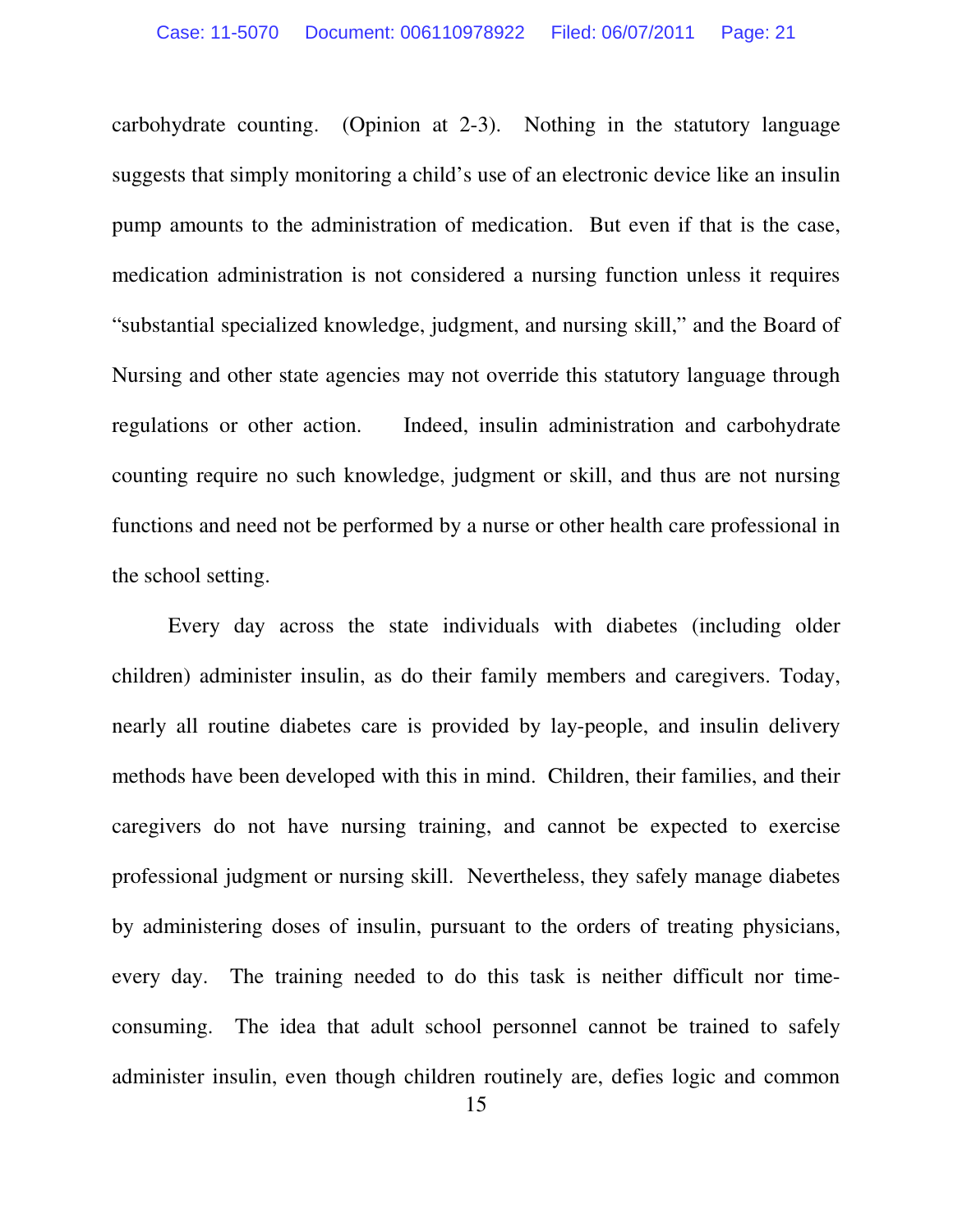sense. And, as discussed further *supra*, the Association and other leading medical groups firmly support the safety of training non-medical personnel to administer insulin. It is similarly clear that carbohydrate counting does not require nursing judgment or skill, as this task is little more than simple arithmetic. *See supra* at 7- 9.

 Assuming for the sake of argument that counting carbohydrates and monitoring the operation of an insulin pump amounts to nursing tasks, state law permits nursing tasks to be delegated to trained non-medical school personnel. These tasks may be delegated by a physician, advanced practice nurse, or registered nurse, so long as the delegating professional trains the employee in the specific health service, the service is one that can be delegated, and the delegating professional certifies in writing that the employee is competent and has been trained. Ky. Rev. Stat. § 156.502(2)(c).<sup>14</sup> Thus, under these circumstances, delegation of carbohydrate counting and monitoring of an insulin pump (which, as discussed previously, do not require nursing judgment or skill) is permitted.

 Defendant's reliance on advisory opinions issued by the Board of Nursing is misplaced, since these opinions do not have the force of law. State law does not

 $14$  Regulations define tasks that can be delegated as those that "a reasonable and prudent nurse would find is within the scope of sound nursing judgment to delegate," that "can be competently and safely performed . . . without compromising the client's welfare" and that "shall not require . . . independent nursing judgment or intervention." 201 Ky. Admin. Regs. 20:400(3).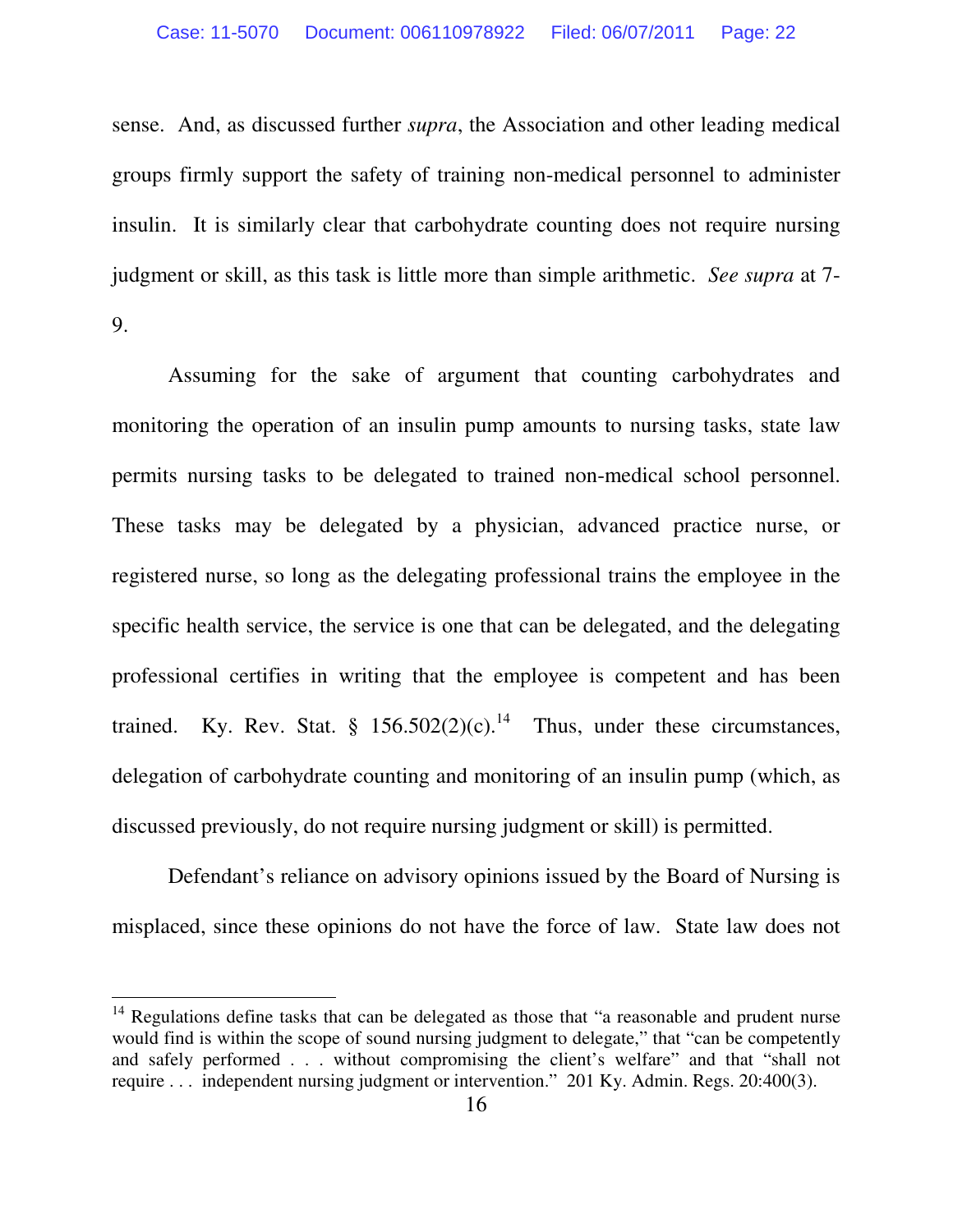give the Board of Nursing authority to override statutes or regulations through mere advisory opinions. Ky. Rev. Stat. § 314.011(2). At a minimum, the district court should have carefully considered whether state law permits monitoring an insulin pump and carbohydrate counting to be performed by non-medical school personnel, rather than simply deferring to the view of a school district employee (who lacks legal training) that it does not.

 One modification that is not reasonable is the one chosen by the district transferring Plaintiff to another school—because it represents exactly the kind of disparate treatment the statutes were enacted to prevent. In other words, it is not a reasonable modification of the program if the modification continues to result in the child with a disability being treated differently than his nondisabled peers.

The only way that this disparate treatment can be justified is if Defendants can demonstrate that it would require them to "fundamentally alter" the school program they provide or would impose an "undue hardship". 28 C.F.R. §§  $35.130(b)(7)$ ,  $35.150(a)$ . They made no attempt to make such a showing, and it makes little sense to suggest that simply making available staff to provide the diabetes care required by Plaintiff in his home school, rather than another school, would fundamentally alter any aspect of the education provided by that school or unduly burden school programs. It might be considered inconvenient by district personnel to arrange for these services in Plaintiff's home school, but without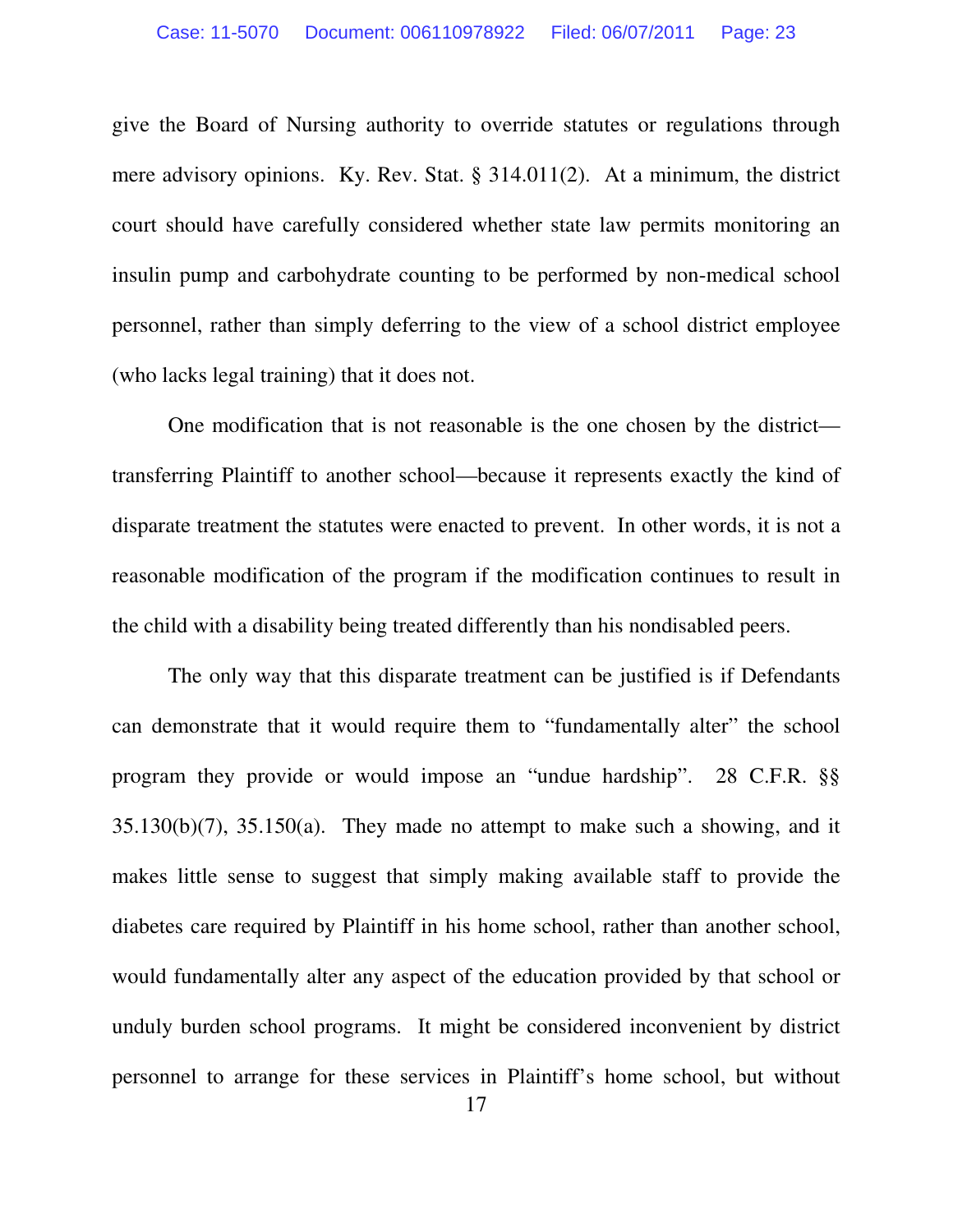actual evidence of a fundamental alteration Defendants cannot insulate themselves from liability for the disparate treatment of Plaintiff.

# **II. Defendants' Requirement That Plaintiff Attend A Different School Because Of His Diabetes Also Denied Him A Free Appropriate Public Education**

# **A. The Education Provided By Defendant Was Not Appropriate Because It Forced Plaintiff To Transfer Schools And Failed To Meet His Needs As Adequately As Non-Disabled Peers**

 While the school district's actions in this case were clearly discriminatory treatment, they also constitute a denial of the free, appropriate public education required by federal law. The district court reasoned that because transferring Plaintiff to another school with a nurse was "objectively reasonable in light of the situation" and Plaintiff failed "to articulate any reason that [the new school] is unreasonable or insufficient to provide an adequate education for the child," § 504's FAPE requirement was not violated. Opinion at 14. Respectfully, this approach to deciding whether Plaintiff was denied a FAPE is woefully inadequate.

 The regulations implementing § 504 include a requirement that disabled children in schools receiving federal funds be provided a "free appropriate public education" at 34 C.F.R. §104.33. The regulations provide further that "appropriate education" is regular or special education and related aids and services that "are designed to meet individual educational needs of handicapped persons as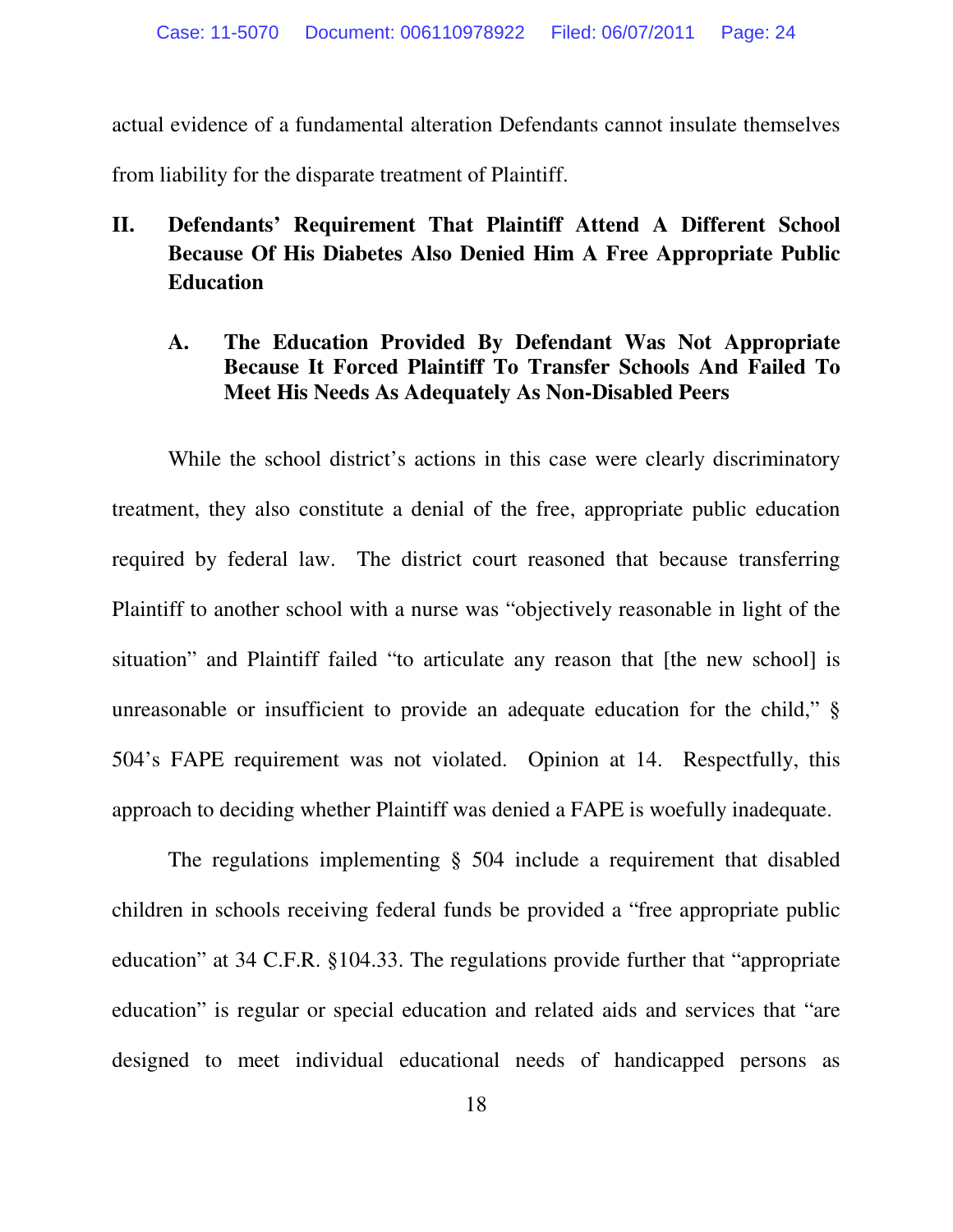adequately as the needs of nonhandicapped persons are met." 34 C.F.R. § 104.34. The regulations also require that students with disabilities be educated in the most integrated setting possible, and require that when a placement outside the regular educational environment is necessary the proximity of that placement to the child's home should be considered. 34 C.F.R. § 104.34(a). The appropriateness of the education, then, turns at least in part on its location and setting. Educating Plaintiff in a different school not because it provided him any educational benefit that could not be obtained at EES but simply for the school's convenience, can hardly be considered "appropriate" under the FAPE standard.<sup>15</sup> At the very least, these allegations present a material fact that cannot be resolved on a motion for summary judgment.

# 1. The Cases Cited By Defendant Are Distinguishable Because IDEA Has A Different Emphasis Than § 504

 The district court improperly conflated the obligation under § 504 to provide FAPE with the obligation to avoid discrimination, and also based its decision on this issue in large part on case law decided under the IDEA. (Opinion at 14-15). However, these cases are inapposite for several reasons. They stand for the proposition that schools have broad latitude to choose where and how the academic -<br>-

<sup>&</sup>lt;sup>15</sup> In addition, even a full time nurse cannot alone meet the care needs of a student like Plaintiff because the nurse may be absent or tending to the needs of another student, and may not attend field trips and extracurricular activities. Some provision would need to be made for personnel to administer insulin in these situations. The best and easiest way to provide such backup is to train non-medical school personnel, as Appellant advocates.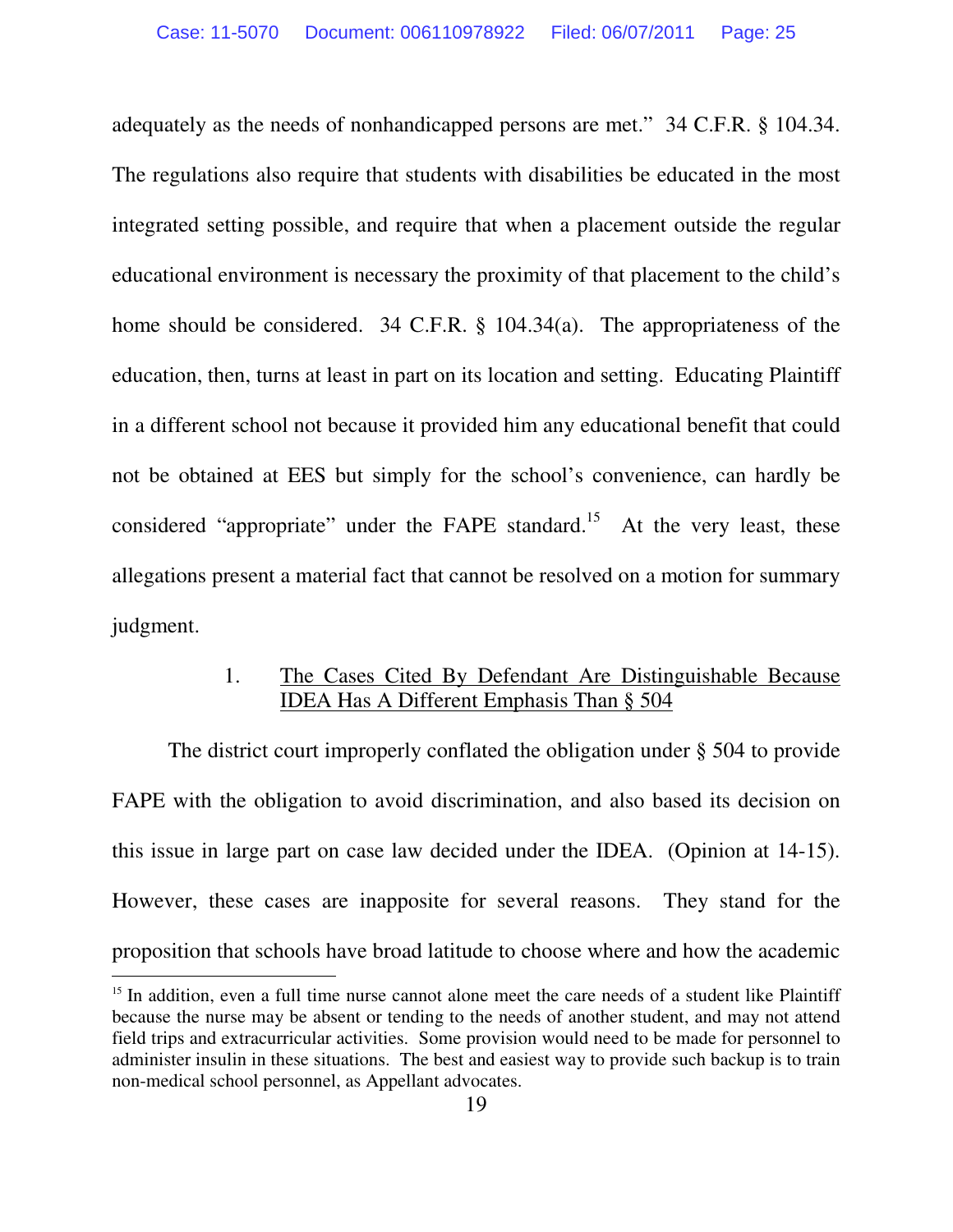needs of students with disabilities as those needs have been determined through the individualized education program ("IEP") process. And even if these cases represent a faithful interpretation of IDEA's statutory language and intent, they do not control cases like this one, which involve the provision of health care services to children who are not IDEA-eligible. *See Mark H. v. Lemahieu*, 513 F.3d 922, 933 ( $9<sup>th</sup>$  Cir. 2008) (noting possible differences between what provision of FAPE requires under the two laws).

The cases cited by the district court emphasize the discretion to be granted to local school districts in making decisions about how to allocate resources to fulfill their academic mission. *McLaughlin v. Holt Publ. Sch. Bd. of Educ.*, 320 F. 3d 663, 673 (6th Cir. 2003); *Schuldt v. Mankato indep. Sch. Dist. No. 77*, 937 F. 2d 1357, 1361 ( $8<sup>th</sup>$  Cir. 1991). Yet IDEA provides procedural safeguards that limit this discretion, and that are not required under § 504. IDEA has a detailed and specific process school districts must follow. The process includes making an appropriate placement decision for a child after determining and documenting the educational services and goals for that child in an IEP. 20 U.S.C. § 1414(d). This process results in a written plan specifying in detail the needs of the child that is subject to administrative and judicial review. 20 U.S.C. § 1415(f), (i). This process ensures that school districts take into account the individual needs of the child and balance those against the administrative convenience of the district.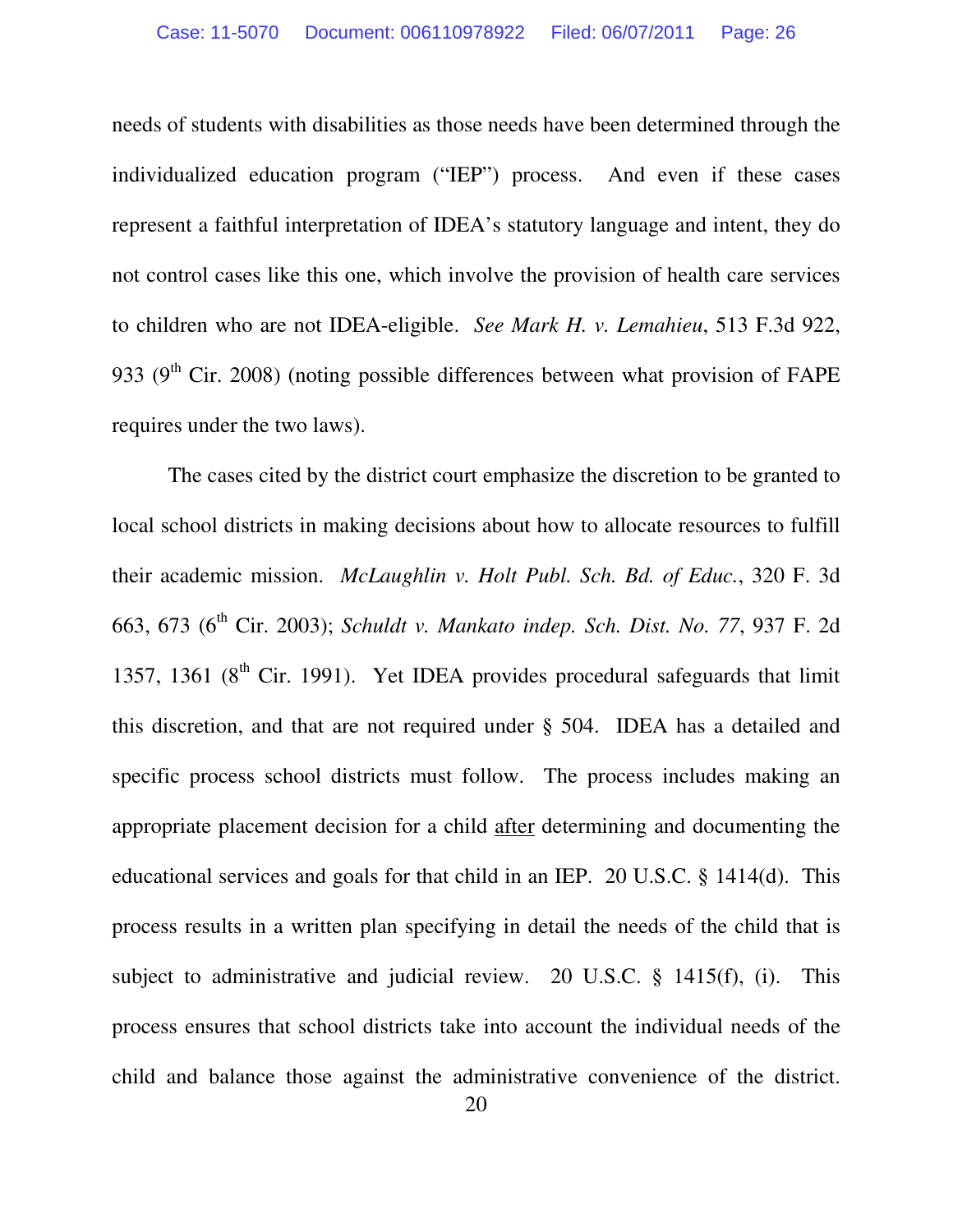While IDEA includes a strong preference for a child to be educated close to home<sup>16</sup>, this preference ultimately gives way to the central mission of IDEA – that a student shall be placed in the least restrictive environment where his IEP can be properly implemented.

 On the other hand, students with disabilities who are covered by § 504 but not IDEA, like Plaintiff, do not need special education services. What they need, and what § 504 entitles them to, are some reasonable modifications and related aids and services that will allow them the same opportunities and benefits at school as their nondisabled peers. Section 504 entitles them to these modifications and services, but without the extensive procedural protections of IDEA. Section 504 does not require that a written plan be prepared or provide for the same level of administrative review as IDEA does. Therefore, there is less reason to believe that the individual needs of students will always be adequately considered, and less reason for deference to the conclusions reached by school districts.

 Also, the services needed by Plaintiff do not relate to his academic environment or performance, but rather to his health care. This is a critical difference, because the foundation of the cases on which Defendants rely is the deference given by courts to the decisions of school districts about educational methodologies and resources. *See Urban v. Jefferson County Sch. Dist. R-1*, 870

 $16$  34 C.F.R. § 300.116(c).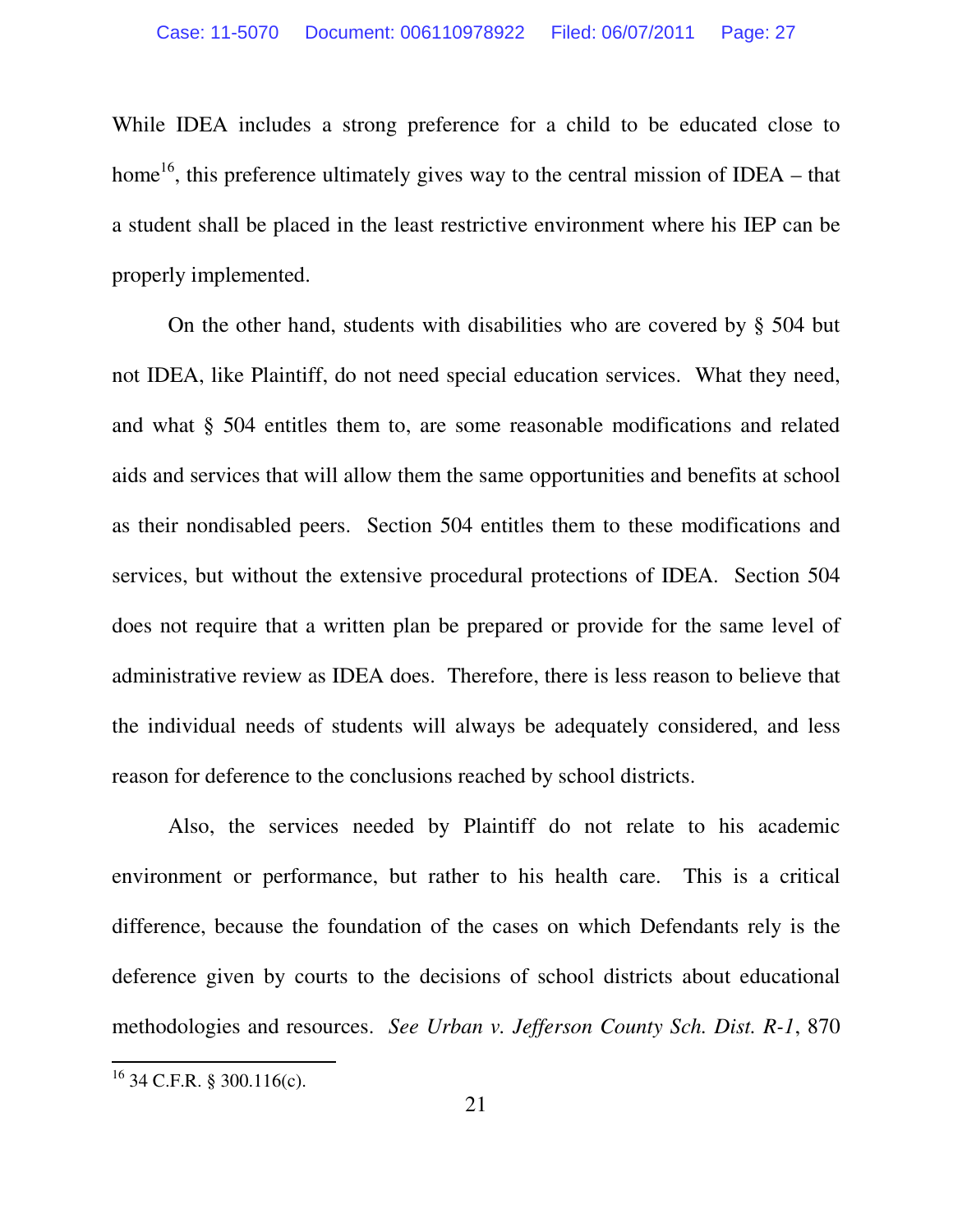F. Supp. 1558 (D. Colo. 1994); *aff'd*, 89 F.3d 720 (10th Cir. 1996); *Bd. of Educ. v. Rowley*, 458 U.S. 176, 207 (1982) (courts should not second guess the educational decisions of school authorities or impose their own judgments on proper educational methodology). However, school districts do not have similar expertise in student health care; it is the treating physician who ultimately decides what is medically appropriate for the child. There is simply no reason to give so much deference to decisions that solely affect the health care of the child, especially when there is no basis for those decisions other than the school's administrative convenience. The district court recognized the distinction between IDEA claims related to academic and educational services and § 504 claims like this one in its discussion of administrative exhaustion. Opinion at 9 ("In other words, Plaintiff's claims are not related to the way that Defendants provide an education to the child.") The court should draw a similar distinction concerning the handling of school decisions about placement when those decisions relate to health care services.

To be clear, the flexibility afforded to school districts under IDEA to place a student outside his neighborhood school for sound and unavoidable educational purposes does not justify transferring a child – and all children with medical conditions – to another school solely for reasons of administrative inconvenience under § 504. Consequently, the cases relied on by the district court and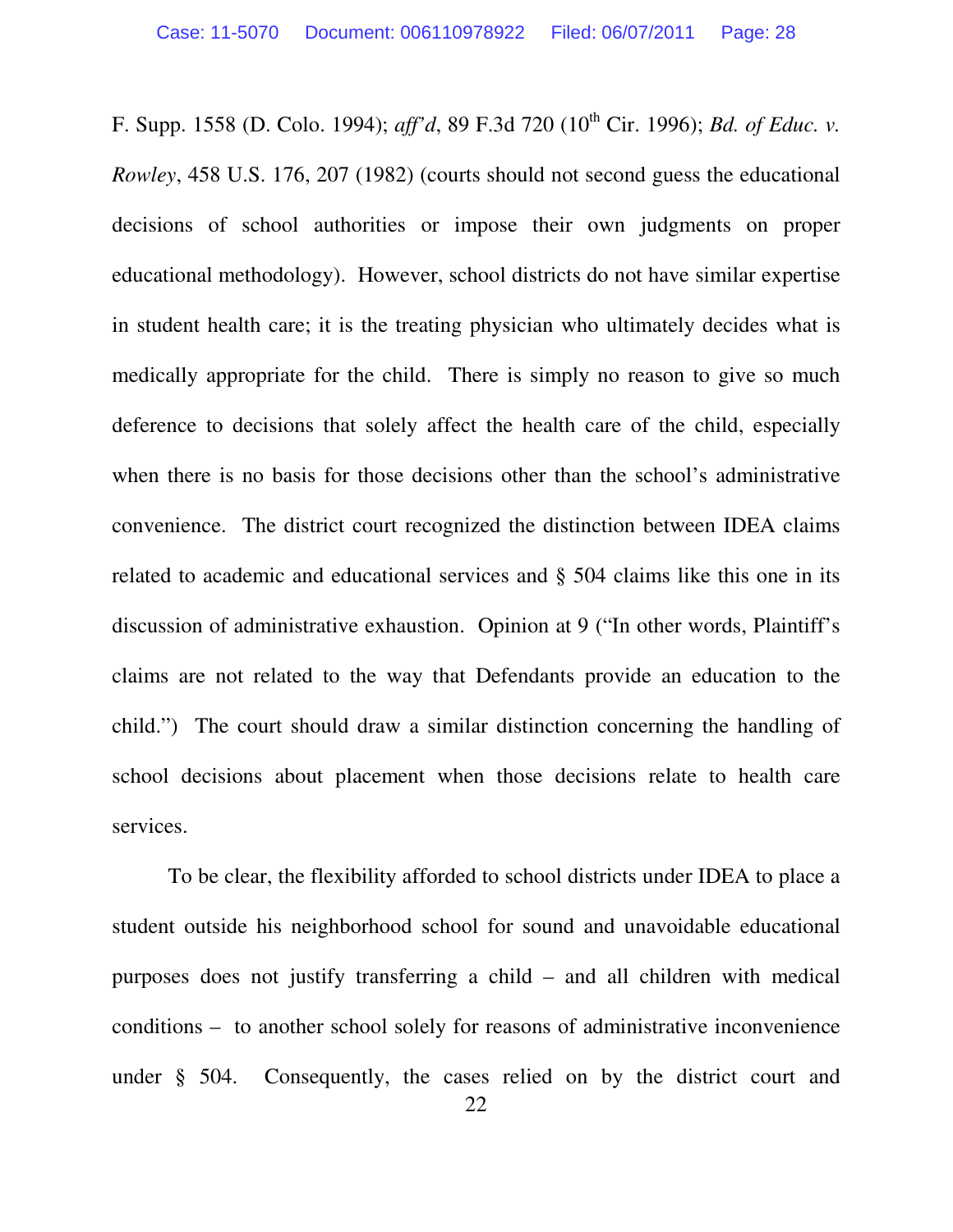Defendants arising under IDEA are not supportive of the court's holding.<sup>17</sup> Here, where the child has no IEP that necessitates particular educational programming unavailable at his neighborhood school, there is no compelling educational basis for the school's actions.

# **B. Even Though Plaintiff Received Access To The General Education Program, He Was Harmed By Defendants' Refusal To Provide Him With FAPE By Allowing Him To Attend His Neighborhood School**

The district court held that Plaintiff failed to introduce evidence that he had been denied FAPE because he did not allege that the educational program at his new school was insufficient. (Opinion at 15). In so concluding, the Court implies that Plaintiff must allege that attending that school will result in his receiving a lesser educational experience or demonstrably poor educational performance. In other words, the Court assumes that in order for Defendants to have violated § 504

<sup>&</sup>lt;sup>17</sup> For example, in *McLaughlin, supra*, 320 F.3d at 668, the court was faced with a student whose IEP called for a "categorical classroom placement" which was not available at her neighborhood school. Under these circumstances and given the intensive educational programming needs of the child, the school district did not violate IDEA by placing the child in a different school. Similarly, in *Murray ex rel. Murray v. Montrose County Sch. Dist.*, 51 F.3d 921, 928-29 (10<sup>th</sup> Cir. 1995), and *Schuldt, supra,* 937 F.2d at 1361, the school districts were confronted with students whose specific educational programming needs justified placement in a nonneighborhood school. Finally, in *Urban v. Jefferson County Sch. Dist. R-1,* 89 F.3d 720, 727-28  $(10<sup>th</sup>$  Cir. 1996), placement of the student in a non-neighborhood school was justified under IDEA because it was necessary in order for the plaintiff to receive the particular "transitional services" recommended in his IEP. The Court concluded that under these circumstances, § 504 did not, in effect, trump the appropriate placement of the child determined through the IEP process when the "child is already receiving educational benefits in another environment." *Id*. at 728.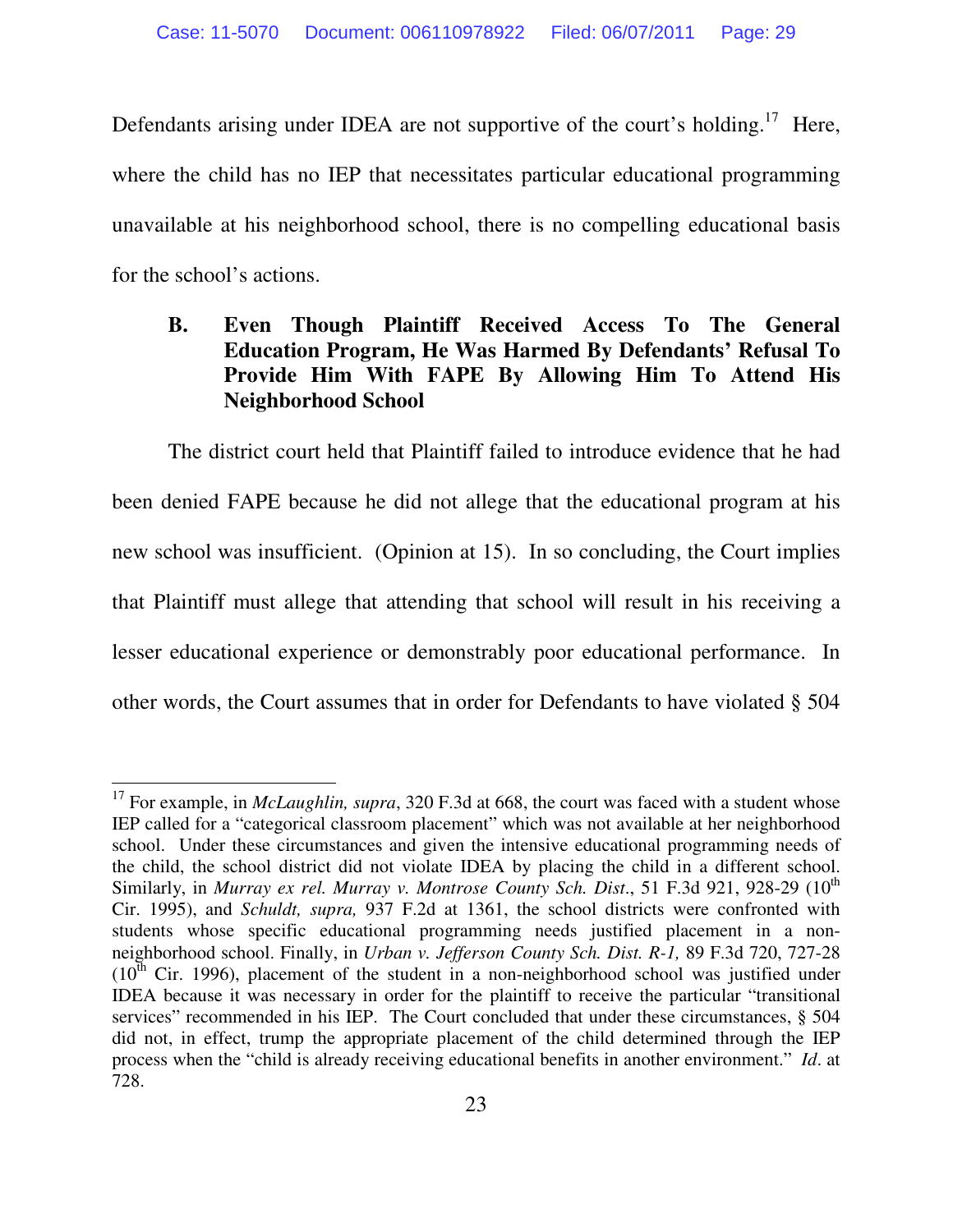or the ADA, the decision to transfer him to a different school because of his disability must harm Plaintiff in some educationally measurable way.

However, the Court can and should presume that the mere fact that Plaintiff was forced to transfer to a different school inflicted cognizable harm: the very real harm defendants caused by denying Plaintiff the same treatment and opportunities as his nondisabled peers. This differential treatment in and of itself inflicts injury on the Plaintiff even if he receives the same educational program at his new school as he would at EES. This is because a victim of discrimination may feel "innately inferior" by virtue of being treated differently because of an immutable characteristic.<sup>18</sup>

Furthermore, Defendants' policy of transferring children with disabilities who can be easily accommodated in their neighborhood school is a blueprint for segregating students with certain types of disabilities. It ignores entirely the different and negative significance of requiring students to transfer away from their local schools to place them with others sharing a common immutable characteristic. The Supreme Court in *Brown v. Board of Education*, 347 U.S. 483,

<sup>18</sup> *See Heckler v. Matthews*, 465 U.S. 728, 739-740 (1984); *Allen v. Wright*, 468 U.S. 737, 756 (1984) ("A stigmatic injury may occur when the victim is personally denied equal treatment."); *Smith v. City of Cleveland Heights*, 760 F.2d 720, 723  $(6^{th}$  Cir. 1985) (affirming that a stigmatic injury may be caused by personal discrimination). *See also Hornstine v. Township of Moorestown*, 263 F.Supp.2d 887, 911 (D.N.J. 2003) (court awarded an injunction to prevent a school from altering its policy to name an additional valedictorian when the sole valedictorian was a student with an accommodated disability).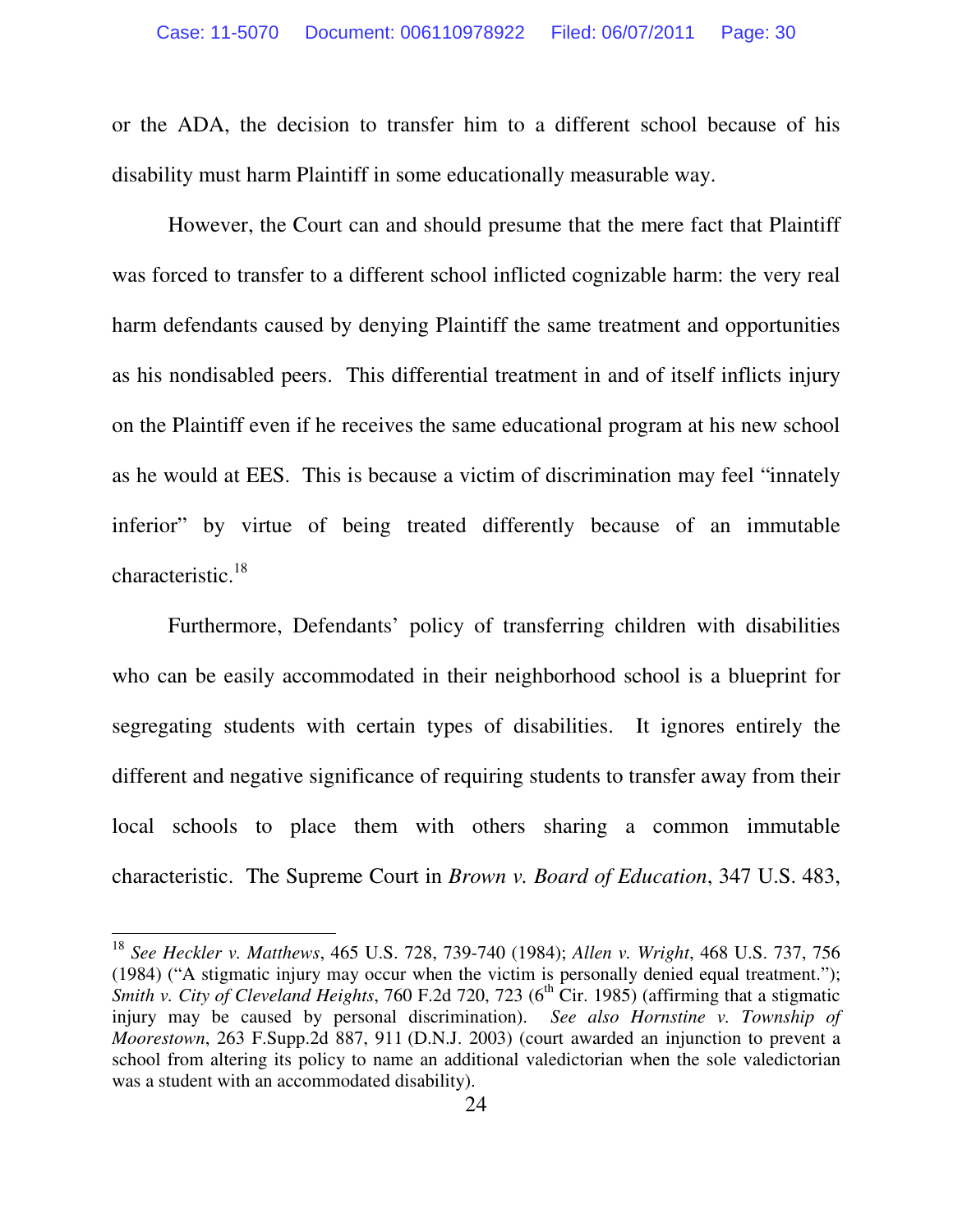494-95 (1954), recognized the inherent flaw in "separate but equal." The Supreme Court also has rejected segregation of students based on group identity defended as benevolence or as the preference of "most" individuals targeted. For instance, the Court has held that "'benign' justifications proffered in defense of categorical exclusions will not be accepted automatically; a tenable justification must describe actual state purposes, not rationalizations for actions in fact differently grounded." *U.S. v. Virginia*, 518 U.S. 515, 535-36 (1996). Defendants, therefore, are unpersuasive in contending that transferring Plaintiff – and other students who need help with diabetes care, against their will, and without considering practical steps to avoid such transfers -- is for these students' own benefit.

# **C. Defendant Does Not Have An Absolute Right To Assign Plaintiff To A Different School**

Finally, the Court's analysis of whether § 504 was violated was also incomplete because it failed to consider the fact that Defendants implemented an unwritten blanket policy instead of conducting an individualized assessment as required by federal law. As noted above, in order to afford a free appropriate public education for all students in the district, school officials must make an *individualized* determination of a student's needs under § 504 and Title II of the ADA. It is a fundamental tenant of the U.S. Department of Education's Office for Civil Rights enforcement of § 504 that there must be an individualized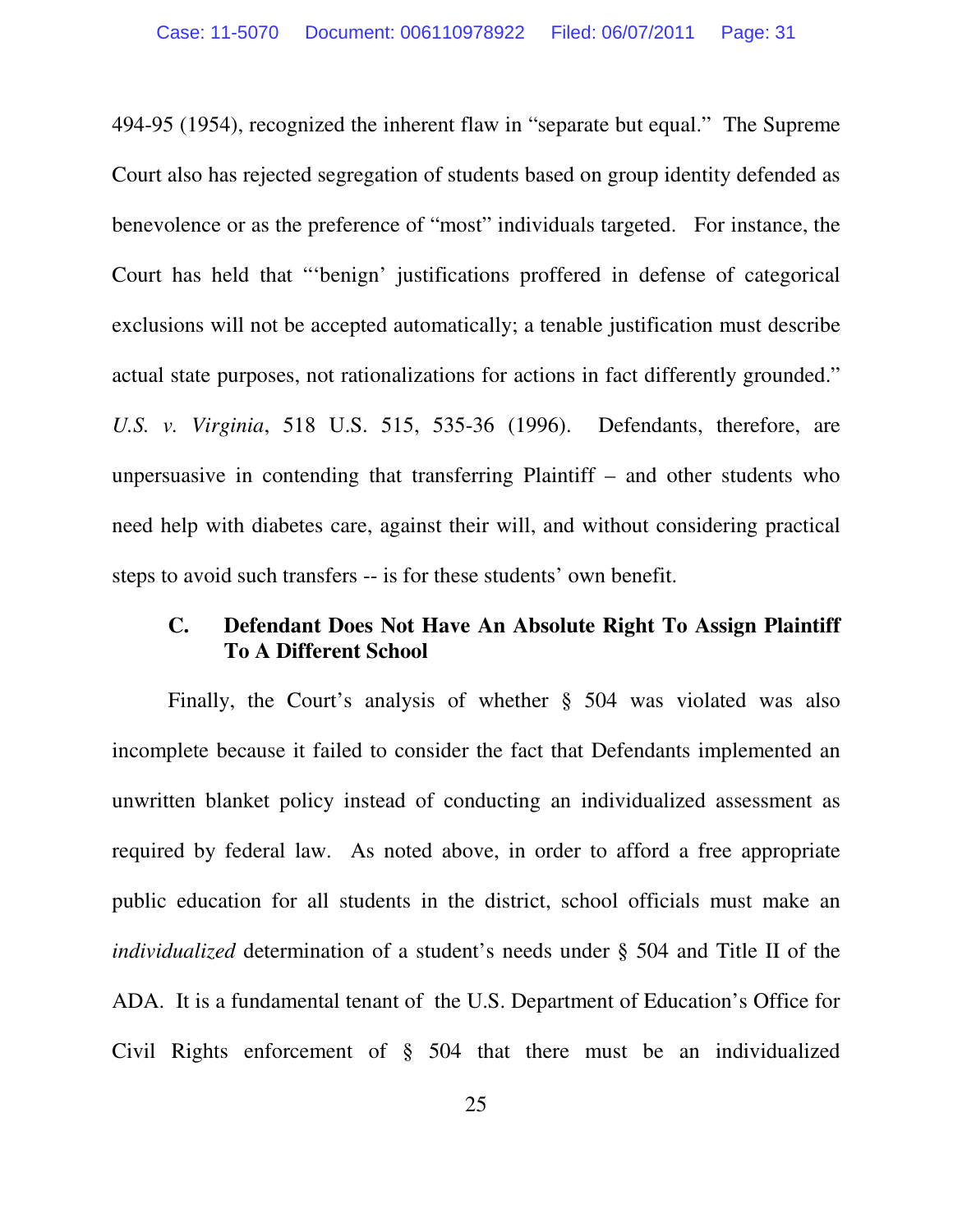determination of accommodations and the application of blanket district policies is barred. *See Conejo Valley (CA) Unified School District*, No. 09-93-1002, 20 IDELR 1276, 20 LRP 2492 (OCR 1993).

Here, there is little evidence that Defendants actually did anything to evaluate Plaintiff's individual needs. Instead, the Defendants implemented an unwritten policy regarding placement of children with diabetes without making an individualized consideration and assessment of modifications and accommodations. In fact, Defendants concede that the decision of where to place a student rests solely on the degree of independence a child demonstrates when caring for his diabetes: "unlike those other students, R.K. was not fully selfsufficient with regard to counting carbohydrates and entering data accurately into the insulin pump and therefore required a properly qualified School District employee to administer the medication." (Opinion at 4). This demonstrates that the school formed its decision solely on the availability of "qualified School District personnel" rather than R.K.'s individual needs. Further, a blanket district policy is evidenced by the fact that the school took the same placement actions in a prior case and based its decision on its unwillingness to have a nurse provide the needed services or train unlicensed personnel, not the child's individual circumstances. *See B. M. v. Bd. of Educ. of Scott County,* 2008 U.S. Dist. Lexis 66645 (E. D. Ky. 2008). Options for keeping R.K. at his neighborhood school,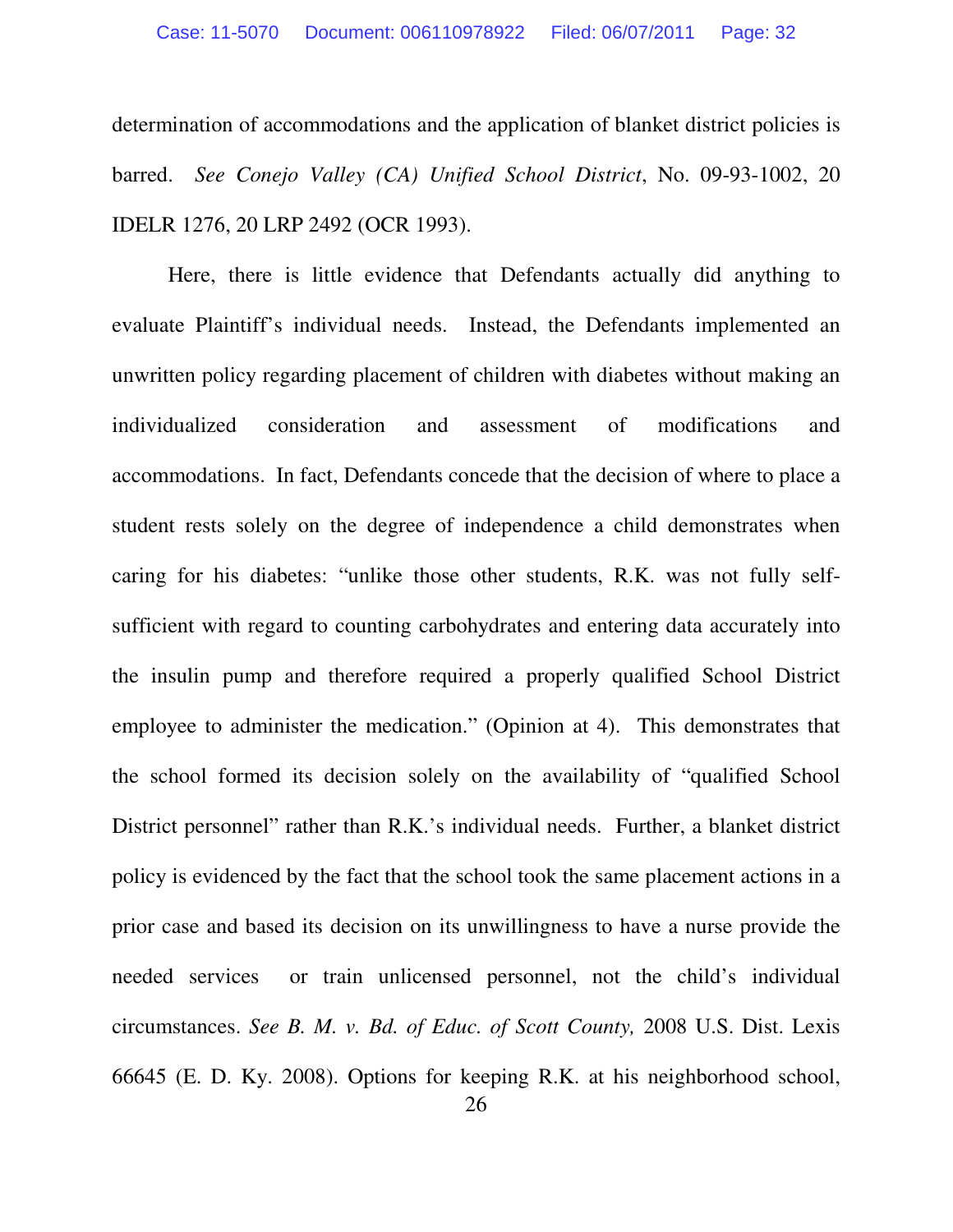which include training volunteer, non-nurse school employees or having a nurse perform the needed services, were not adequately considered by the Court or the school district as part of an individualized determination.

In effectuating an unwritten policy of relocating children with diabetes who cannot self-administer insulin to schools where a school nurse is employed, the Defendants adopted a categorical rule with no individualized determination. Thus, the Defendants violated § 504 and Title II by failing to consider the issue of needed services on a student-by-student basis.

# **CONCLUSION**

In the final analysis, this case concerns a baseless denial of educational choices open to other students. It is not just about denial of access to the Scott County curriculum; it also is about isolating students based on disability absent a sound educational basis. The district court's analysis ignores the fact that Plaintiff, and any other student with diabetes who needs assistance in managing his diabetes, is prohibited from attending his local school, unlike other Scott County children. For the reasons set forth above, the district court's order granting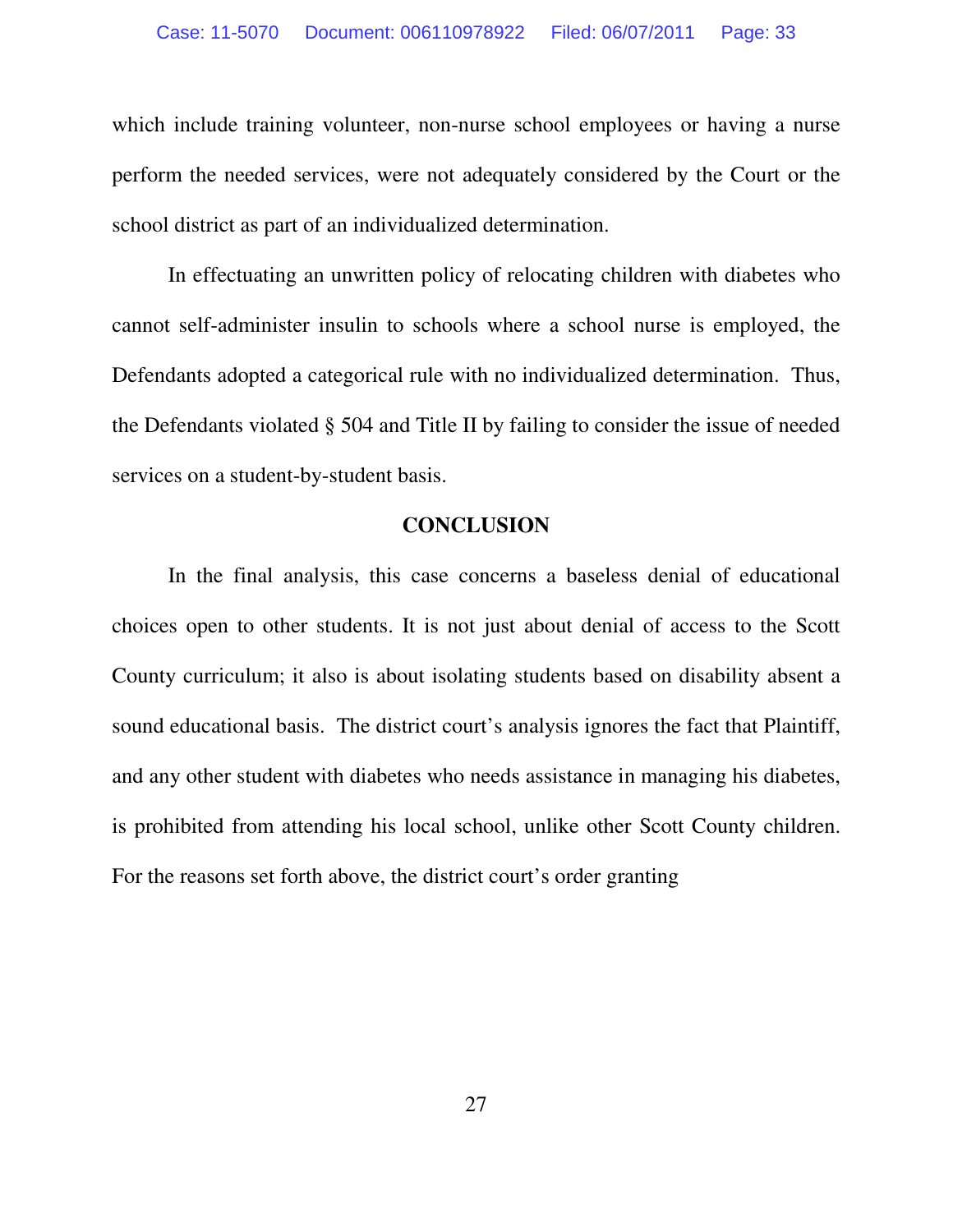Defendants summary judgment should be reversed, and this case should be remanded for trial.

Date: June 7, 2011 Respectfully submitted,

s/ Justin S. Gilbert JUSTIN S. GILBERT Tennessee Bar No. 017079 Gilbert, Russell, McWherter PLC. 101 N. Highland Jackson, TN 38301 Tel: (731) 664-1340 *Attorney for Amicus Curiae*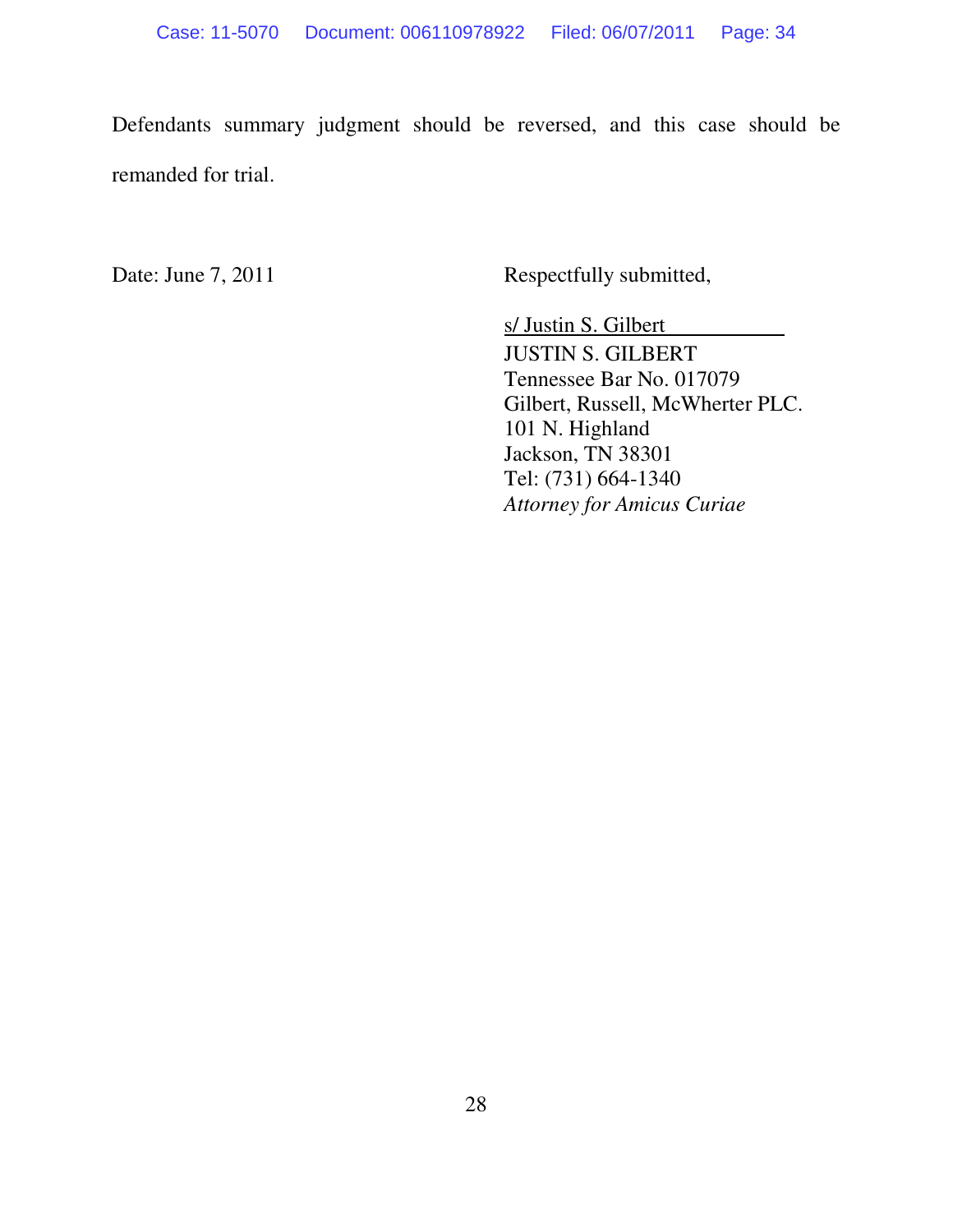#### **CERTIFICATE OF SERVICE**

I certify that today, June 7, 2011, I served the foregoing Brief of the American Diabetes Association as *Amicus Curiae* in Support of Appellant on counsel listed below through the Sixth Circuit's CM/ECF system:

> Robert L. Chenoweth Grant R. Chenoweth Chenoweth Law Office 121 Bridge Street Frankfort, KY 40601

Edward E. Dove 201 West Short Street, Suite 310 Lexington, KY 40507

> s/ Justin S. Gilbert JUSTIN S. GILBERT